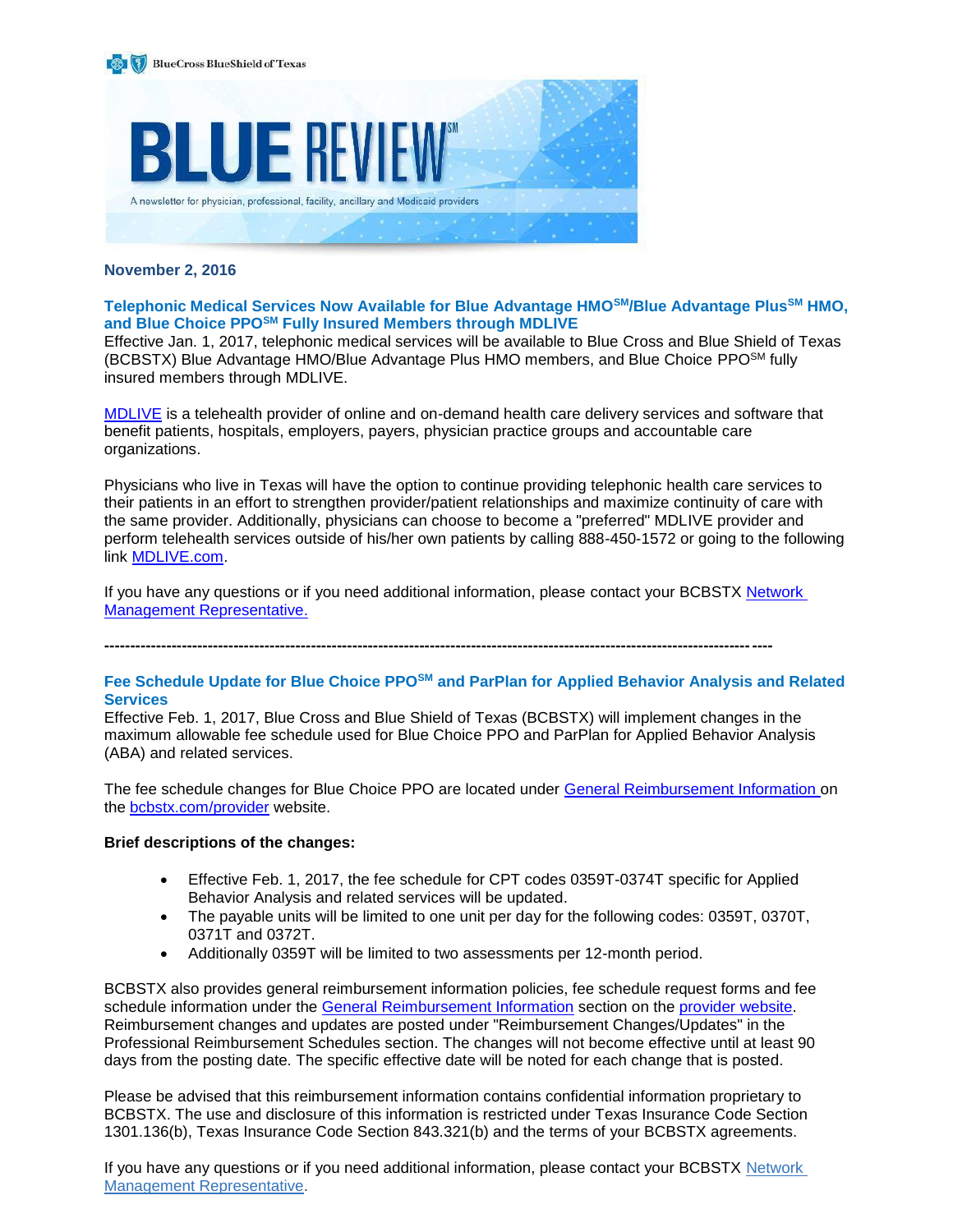# **HMO Blue TexasSM Name Change to Blue EssentialsSM and Product Update**

**Effective Jan. 1, 2017, Blue Cross and Blue Shield of Texas (BCBSTX) will change the name of the HMO Blue Texas network to Blue Essentials**. Existing HMO Blue Texas agreements will remain in effect under the new **Blue Essentials** name. This notification of the name change does not require any action on your part. As with any name change, there will be a transition period before the HMO Blue Texas name will cease to exist. You will continue to see HMO Blue Texas collateral information for a period of time in 2017.

**---------------------------------------------------------------------------------------------------------------------------------**

**Blue Essentials,** formerly HMO Blue Texas, will maintain the same features including:

- Product design and benefits are not changing.
- Members are still required to select a primary care physician and get referrals for services with network providers.
- No out-of-network coverage, except for emergency services.
- Support, tools and guidance are available to help our members make informed decisions and the best use of their benefits.

Additionally, there is a new benefit plan option effective Jan. 1, 2017, that will be called **Blue Essentials Access**. This new benefit plan option allows "open access" within the **Blue Essentials** provider network (formerly HMO Blue Texas) where PCP selection and referrals are **NOT** required. All other HMO requirements remain unchanged.

BCBSTX will be providing additional information in the coming weeks on the provider website at [bcbstx.com/provider](http://www.bcbstx.com/provider/) and in *Blue Review*.

If you have any questions, please contact your BCBSTX [Network Management Representative.](http://www.bcbstx.com/provider/contact_us.html)

**---------------------------------------------------------------------------------------------------------------------------------**

### **Provider Claim Summaries Available Online**

Beginning Dec. 12, 2016, Blue Cross and Blue Shield of Texas (BCBSTX) providers will have access to a new report viewer application in the Availity® Payer Spaces. The report viewer will permit providers to view, print and download their Provider Claim Summaries (PCS).

Having access to the PCS viewer offers Availity users the opportunity to obtain a summary of adjudicated claims for multiple patients online in one central location. In addition, other performance related reports will be made available in this application.

Providers enrolled for Electronic Remittance Advice (ERA) already have the ability to receive the Electronic Payment Summary (EPS), which is the detailed, readable version of the ERA. Now, providers can also view the PCS through this new report viewer application. The PCS contains the same information as the EPS.

Providers who currently receive the paper PCS via mail, are invited to consider electronic options as a more convenient alternative that also gives access to a variety of other online tools and resources.

To use the report viewer application in the BCBSTX Availity Payer Spaces section, you must be an existing Availity user. If you have not registered with Availity, you can sign up today, at no cost, by visiting [availity.com.](http://www.availity.com/) Also see the [Back to Basics: Availity 101](https://www.bcbstx.com/provider/training/provider_education.html) webinars for dates and times of upcoming training sessions hosted by our BCBSTX Provider Education Consultant team.

Stay informed by viewing upcoming [News & Updates](http://www.bcbstx.com/provider/news/index.html) publications on [bcbstx.com/provider.](http://www.bcbstx.com/provider/)

*Availity is a registered trademark of Availity, L.L.C., a separate company that operates a health information network to provide electronic information exchange services to medical professionals. Availity provides administrative services to BCBSTX. BCBSTX makes no endorsement, representations or warranties regarding any products or services offered by third party vendors such as Availity. If you have any questions about the products or services offered by such vendors, you should contact the vendor(s) directly.*

**---------------------------------------------------------------------------------------------------------------------------------**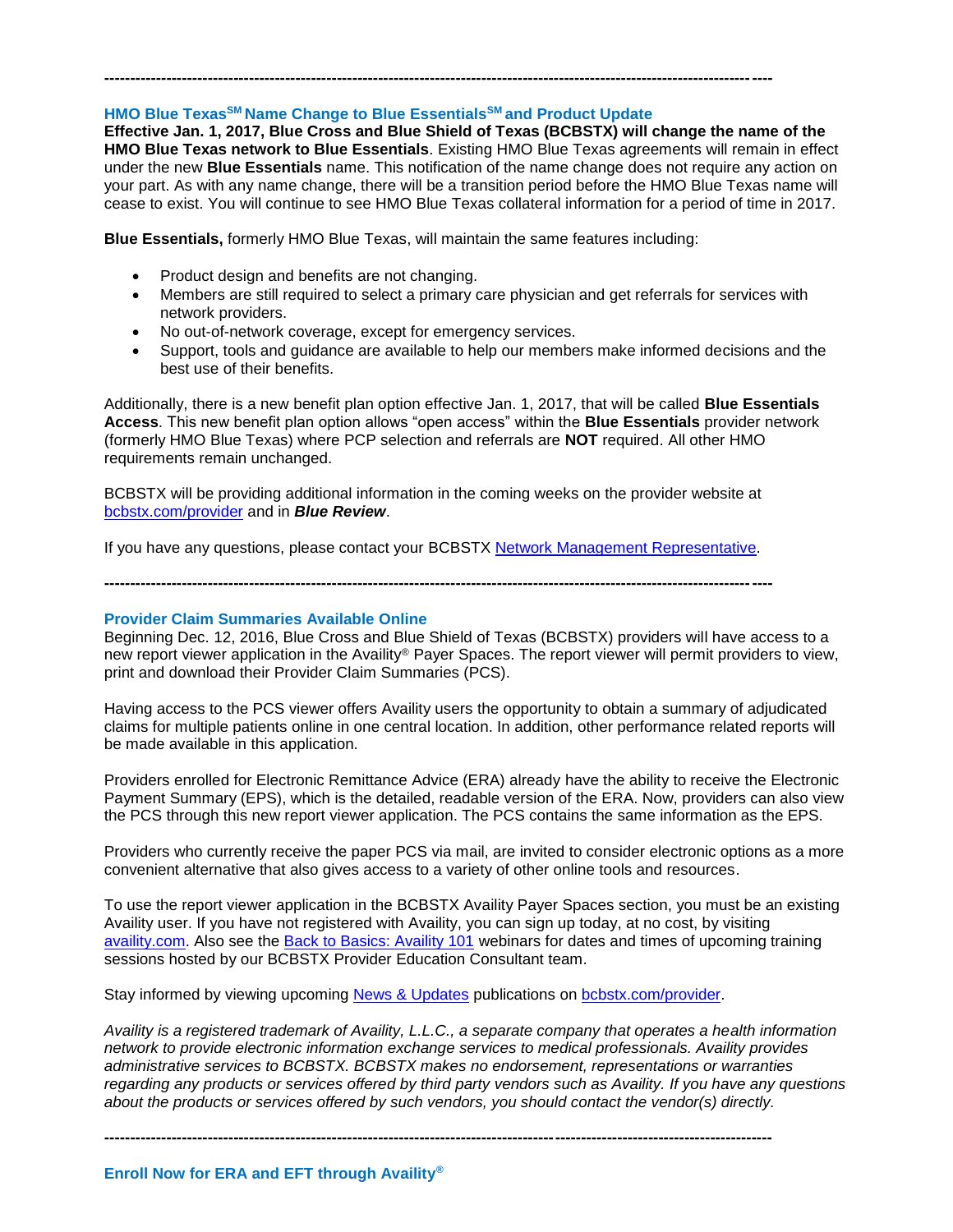Effective Jan. 1, 2017, Blue Cross and Blue Shield of Texas (BCBSTX) Electronic Funds Transfer (EFT) and Electronic Remittance Advice (ERA) enrollment process will only be available electronically through Availity. When Availity is used to complete the ERA and EFT real-time enrollment, providers will receive a confirmation letter acknowledging the effective date of registration, which eliminates the burden of follow up associated with the paper enrollment process.

### **Benefits of enrolling for ERA through Availity:**

- Faster remittance delivery
- Automatic posting capabilities
- Designate delivery to a specific clearinghouse or vendor

### **Benefits of enrolling for EFT through Availity:**

- Quicker receipt of payments
- No more waiting on mailed paper checks
- Direct deposit into bank account of choice

Once an organization is enrolled for ERA, providers and billing services gain the ability to use the Availity Remittance Viewer. This tool permits you to search, view, save and print remittance information, even if the ERA is delivered to an appointed receiver. Learn more about the [Remittance Viewer.](http://www.bcbstx.com/provider/tools/remittance_viewer_webinars.html)

Online ERA and EFT enrollment is available to registered Availity users. To register for Availity, simply go to [availity.com](https://www.availity.com/) and sign up today. For assistance with ERA and EFT registration through Availity or use of the Remittance Viewer tool, email a Provider Education Consultant at [ECommerceHotline@bcbsil.com](mailto:ECommerceHotline@bcbsil.com) or call 800-746-4614.

The current paper ERA and EFT enrollment forms on the BCBSTX provider website will be removed after Jan. 31, 2017, on [bcbstx.com/provider.](http://www.bcbstx.com/provider/)

*Availity is a registered trademark of Availity, L.L.C., a separate company that operates a health information network to provide electronic information exchange services to medical professionals. Availity provides administrative services to BCBSTX. BCBSTX makes no endorsement, representations or warranties regarding any products or services offered by third party vendors such as Availity. If you have any questions about the products or services offered by such vendors, you should contact the vendor(s) directly.*

**---------------------------------------------------------------------------------------------------------------------------------**

### **Obtaining Patient Eligibility and Benefits: Phone System Update**

The Interactive Voice Response (IVR) phone system has been enhanced with several additional benefit categories. The changes will provide the same level of information you would receive if speaking to a live agent. For that reason, the option for agent assistance has been removed from the call flow for common benefit categories.

We strongly recommend that you check every patient's eligibility and benefits prior to each scheduled appointment. The quickest way to do this is online through your preferred web vendor, such as Availity®. Making use of online electronic options allows retrieval of this information in real-time.

If you are not able to verify eligibility and benefits online, the same information is readily accessible through our IVR. After the IVR phone system has completed the quote, a confirmation number will be provided to you for your records.

To learn more about submitting online transactions at no cost through Availity, refer to the [Availity Eligibility](http://www.bcbstx.com/provider/pdf/gen_eb_prof.pdf)  [and Benefits Tip Sheet](http://www.bcbstx.com/provider/pdf/gen_eb_prof.pdf) located under the [Claims and Eligibility](http://www.bcbstx.com/provider/claims/eligibility_and_benefits.html) section at [bcbstx.com/provider.](http://www.bcbstx.com/provider/index.html)

For assistance with verification via phone, view the [Eligibility and Benefits Caller Guide,](http://www.bcbstx.com/provider/pdf/ivr_elig_ben.pdf) located within the [IVR System](http://www.bcbstx.com/provider/claims/ivr.html) under the [Claims & Eligibility](http://www.bcbstx.com/provider/claims/index.html) section on [bcbstx.com/provider.](http://www.bcbstx.com/provider/index.html)

Checking eligibility and/or benefit information is not a guarantee of payment. Benefits will be determined once a claim is received and will be based upon, among other things, the member's eligibility and the terms of the member's certificate of coverage applicable on the date services were rendered. If you have any questions, please call the number on the member's ID card.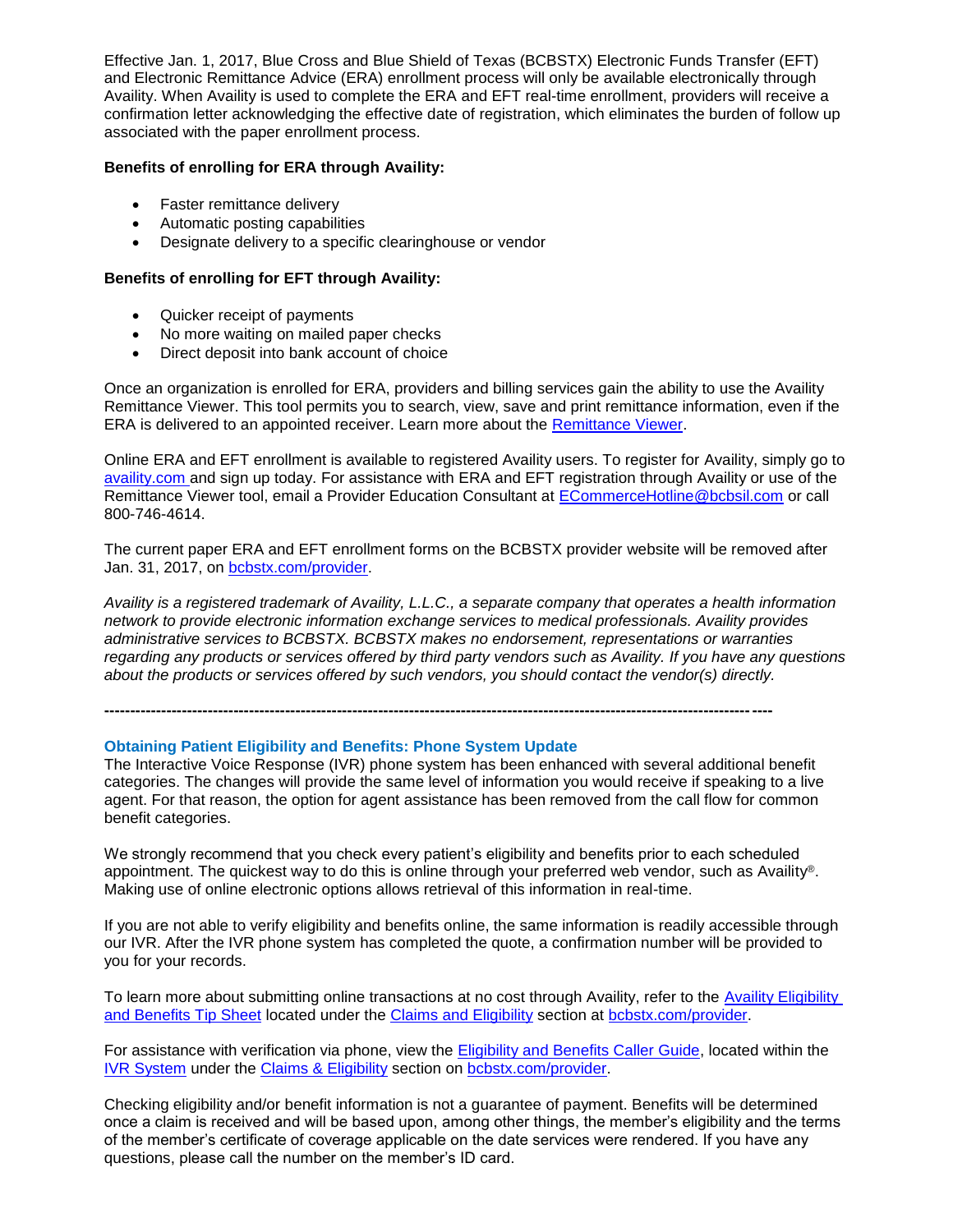*Availity is a registered trademark of Availity, L.L.C., a separate company that operates a health information network to provide electronic information exchange services to medical professionals. Availity provides administrative services to BCBSTX. BCBSTX makes no endorsement, representations or warranties regarding any products or services offered by third party vendors such as Availity. If you have any questions about the products or services offered by such vendors, you should contact the vendor(s) directly.*

#### **Update to After-hours and Weekend Care Codes Payment Policy**

Blue Cross and Blue Shield of Texas (BCBSTX) will be updating its payment policy regarding after-hours and weekend care codes.

**---------------------------------------------------------------------------------------------------------------------------------**

After-hours or weekend care is reimbursable, within limitations, for services provided by an individual physician or other health care professional who is required to provide office-based services outside of regular posted office hours to treat a patient's urgent illness or condition.

Effective Jan. 1, 2017, BCBSTX will no longer reimburse **facility-based or non-office based providers for CPT Codes 99053, 99056 and 99060**. These codes will be considered inclusive of the primary procedure.

Please contact your [Network Management Representative](http://www.bcbstx.com/provider/contact_us.html) if you have any questions or if you need additional information.

**---------------------------------------------------------------------------------------------------------------------------------**

### **Physician Payment Policies for Members Enrolled in Blue Cross Medicare Advantage HMOSM and Blue Cross Medicare Advantage PPOSM**

Effective Feb. 1, 2017, Blue Cross and Blue Shield of Texas (BCBSTX) will enhance our review and application of our physician payment policies applicable to Blue Cross Medicare Advantage PPO and Blue Cross Medicare Advantage HMO.

There are no changes required by providers. The payment policies for the Blue Cross Medicare Advantage plans will continue to be based on nationally accepted means of claims payment, which include:

- Medicare's:
	- o National bundling edits, including the Correct Coding Initiative (CCI)
	- o Modifier usage
	- o Global surgery rules
- AMA CPT coding guidelines
- Regional Medicare policies
- National specialty academy guidelines (coding and clinical).

As a valued provider, please continue to render services to our members and submit your claims accordingly. The goals of this endeavor are to:

- Enable you and your billing staff to more readily understand our payment of claims given the widespread use of these policies and source criteria utilized above.
- Identify that the service or drug being requested is medically necessary and appropriate by following up-to-date medical recommendation treatment plans that are not duplicated

This is one of many things we are doing to make the health care system work better by focusing on improving health care delivery. We want our members to receive the best health outcomes for all of the dollars spent on their care.

If you have any questions or if you need additional information, please contact your BCBSTX [Network](http://www.bcbstx.com/provider/contact_us.html)  [Management Representative.](http://www.bcbstx.com/provider/contact_us.html)

**---------------------------------------------------------------------------------------------------------------------------------**

### **Urinary Drug Test (UDT) Fee Schedule Update**

Blue Cross and Blue Shield of Texas (BCBSTX) will implement changes in the Urinary Drug Test (UDT) series CPT codes maximum allowable fee schedule used for Blue Choice PPO<sup>SM</sup>, Blue Premier<sup>SM</sup>, Blue EssentialsSM (formerly HMO Blue TexasSM), Blue Advantage HMOSM and ParPlan members effective **Feb. 1, 2017**.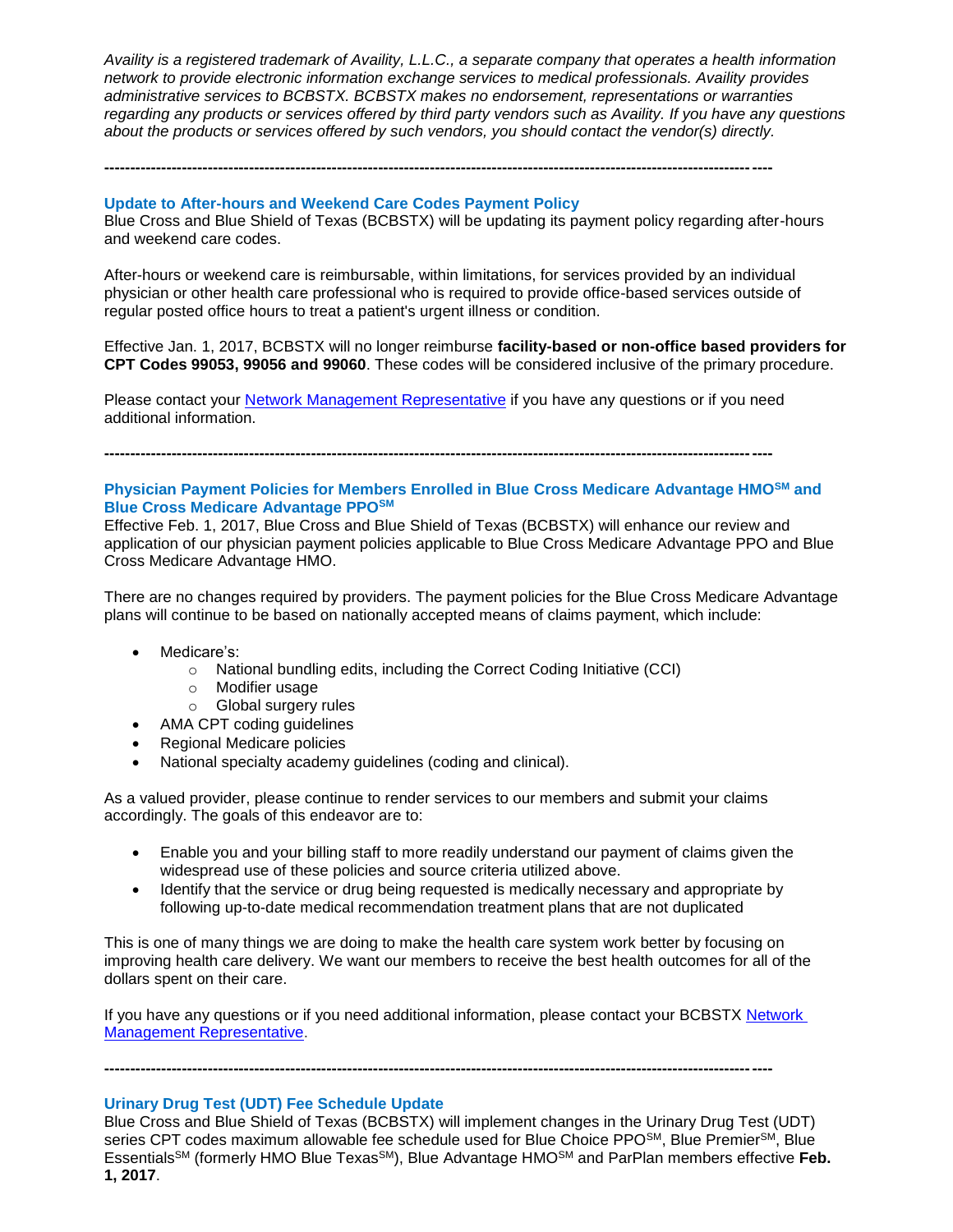Periodically, BCBSTX reviews claims submitted by providers to help ensure that benefits provided are for services that are included in our members' benefit plans and meet BCBSTX's guidelines.

#### **Below is a brief description of the change:**

Professional claims submitted on a HCFA 1500 for Urinary Drug Test (UDT) 80000 series CPTs and billed with or without the CMS specified G code replacements on the same HCFA 1500 claim, will not be reimbursed by BCBSTX effective February 1, 2017. However, the CMS specified G HCPCS code replacements for the UDT 80000 series codes (see grid below) will be considered for reimbursement according to our fee schedule posted [General Reimbursement Information](http://www.bcbstx.com/provider/gri/index.html) section.

| <b>HCPCS Codes</b> | <b>Drug Test Class</b> |
|--------------------|------------------------|
| G0480              | $1 - 7$                |
| G0481              | 8-14                   |
| G0482              | $15 - 21$              |
| G0483              | 22 or more             |

BCBSTX provides general reimbursement information policies, fee schedule request forms and fee schedule information under the [General Reimbursement Information](http://www.bcbstx.com/provider/gri/index.html) section on the [provider website.](http://www.bcbstx.com/provider/index.html) Reimbursement changes and updates are posted under "Reimbursement Changes/Updates" in the Professional Reimbursement Schedules section. The changes will not become effective until at least 90 days from the posting date. The specific effective date will be noted for each change that is posted.

Please remember that if services are rendered directly by the provider, the services may be billed by the provider. However, if the provider does not directly perform the service and the service is rendered by another provider, only the rendering provider can bill for those services.

For additional information, please refer to both the monthly *[Blue Review](http://www.bcbstx.com/provider/news/bluereview.html)* newsletter and [Provider Manuals.](http://www.bcbstx.com/provider/gri/index.html) Please be advised that the reimbursement information being disclosed within this notification contains confidential information proprietary to BCBSTX. The use and disclosure of this information is restricted under Texas Insurance Code Section 1301.136(b), Texas Insurance Code Section 843.321(b) and the terms of your BCBSTX, Blue Choice PPO, Blue Premier, Blue Essentials formerly HMO Blue Texas, and Blue Advantage HMO agreements.

For ancillary provider questions, please feel free to email your questions to [bcbstxancillarycontracting@bcbstx.com](mailto:bcbstxancillarycontracting@bcbstx.com) or if you need additional information, please contact your [Network](http://www.bcbstx.com/provider/contact_us.html)  [Management Representative.](http://www.bcbstx.com/provider/contact_us.html)

**---------------------------------------------------------------------------------------------------------------------------------**

# **ClaimsXtenTM Quarterly Updates**

New and revised Current Procedural Terminology (CPT®) and HCPCS codes are periodically added to or deleted from the ClaimsXten code auditing tool software by the software vendor on a quarterly basis and are not considered changes to the software version.

Blue Cross and Blue Shield of Texas (BCBSTX) will normally load this additional data to the BCBSTX claim processing system within 60 to 90 days after receipt from the software vendor and will confirm the effective date via the [News and Updates](http://www.bcbstx.com/provider/news/index.html) section of the BCBSTX provider website. Advance notification of updates to the ClaimsXten software version (i.e., change from ClaimsXten version 4.1 to 4.4) also will be posted on the BCBSTX provider website.

To help determine how coding combinations on a particular claim may be evaluated during the claim adjudication process, you may continue to utilize Clear Claim Connection™ (C3). C3 is a free, online reference tool that mirrors the logic behind BCBSTX's code-auditing software. Refer to our website at [bcbstx.com/provider](http://www.bcbstx.com/provider/) for additional information on gaining access to C3.

For more details regarding ClaimsXten, including answers to frequently asked questions, refer to the C3 page. Additional information may also be included in upcoming issues of the *Blue Review*.

Checks of eligibility and/or benefit information are not a guarantee of payment. Benefits will be determined once a claim is received and will be based upon, among other things, the member's eligibility and the terms of the member's certificate of coverage applicable on the date services were rendered.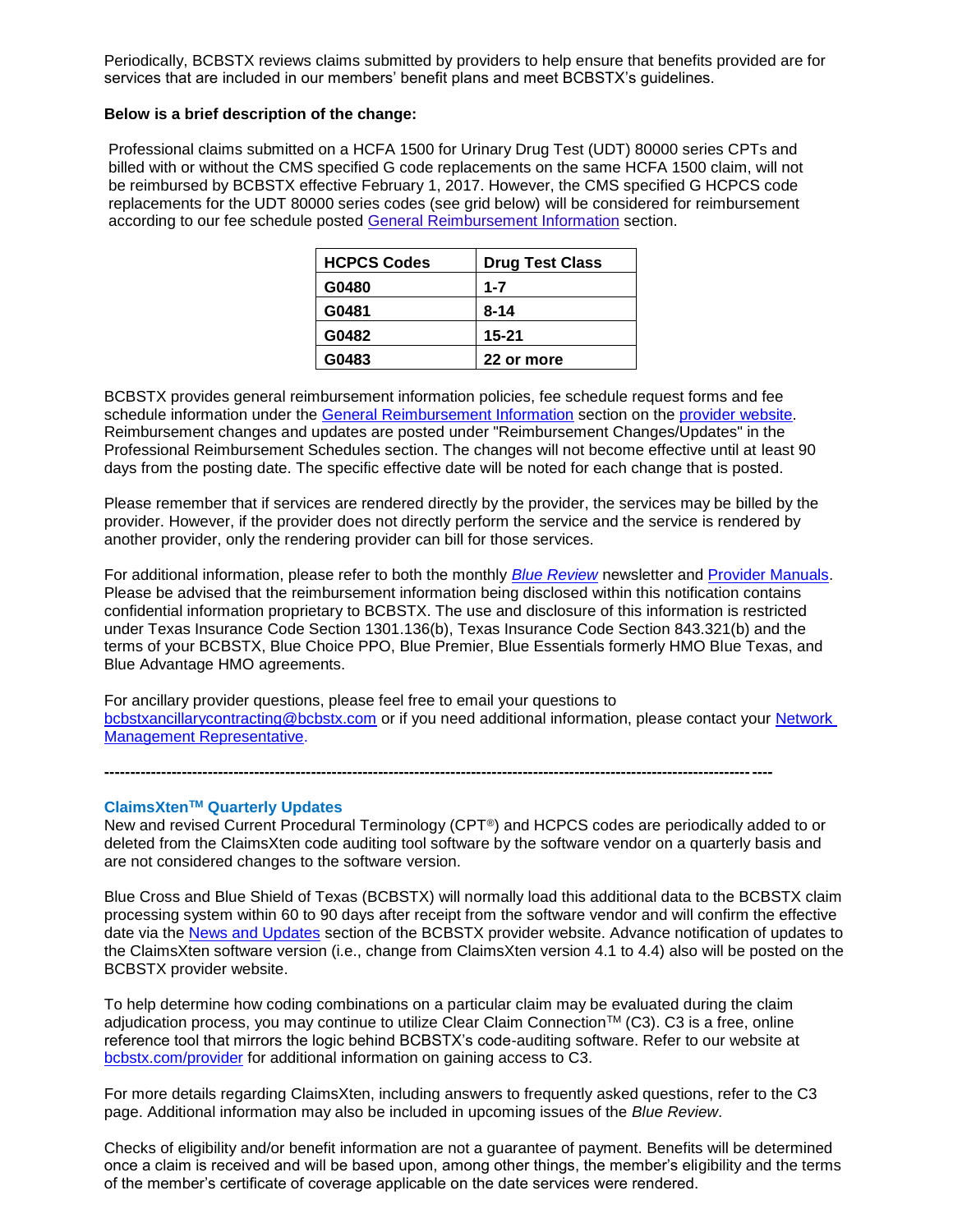ClaimsXten and Clear Claim Connection are trademarks of McKesson Information Solutions, Inc., an independent third party vendor that is solely responsible for its products and services.

*CPT copyright 2015 American Medical Association (AMA). All rights reserved. CPT is a registered trademark of the AMA.*

**---------------------------------------------------------------------------------------------------------------------------------**

### **Welcome to Concussion Season**

Fall means football, and that brings the start of concussion season. And like the football flying off the hands of the quarterback, the number of people diagnosed with concussions is soaring.

Overall, the number of people diagnosed with concussions grew 40 percent from 2010 to 2015. The most dramatic uptick in concussion diagnoses in that time period was for patients ages 10 through 19. For them, concussion diagnoses jumped 69 percent.

These significant numbers are reported in a *Health of America* report released by Blue Cross and Blue Shield Association last week. The report analyzed data from almost a million claims of Blue Cross and Blue Shield members across the U.S.

The spike in diagnosis rates is likely due to growing awareness of the health dangers of concussions. In addition, state laws were passed to protect student athletes during that time.

 Concussion rates for ages 10 to 19 increased 69 percent between 2010 and 2015. For all people under age 65, the rate increased 34 percent during that time.

#### **Raising Awareness**

Concussion is a brain injury, which most often happens after a blow to the head. Usually producing temporary health problems, concussions can cause headaches and problems with focus, memory, balance and coordination. People who suffer concussions don't always lose consciousness, so someone can get a concussion and not realize it.

Some concussions result in post-concussion syndrome, a complex health issue with symptoms such as headaches and dizziness that can last for weeks or months after the injury. The percent of concussion patients of all ages diagnosed with post-concussion syndrome nearly doubled between 2010 and 2015. Awareness of the seriousness of head injuries has grown.

#### **Fueling the trend:**

- So-called "shake-it-off" laws to help protect student athletes who are often reluctant to leave a football game after sustaining a possible concussion.
- The "Helmets Off" rule, requiring a player to leave the game for the next down if the player's helmet comes fully off through a play.
- Greater awareness after the National Football League, facing lawsuits from thousands of former players, adopted new rules. Now teams face large fines and possible loss of draft picks if they fail to take players out of games.
- News reports on concussion and chronic traumatic encephalopathy (CTE) in current and former football players. The progressive disease of the brain is found in athletes and others with repetitive brain trauma. It's been in the news for years, said to be a cause in the deaths of nearly 100 professional athletes.

The "shake-it-off" law began in 2009, when the state of Washington passed the Zackery Lystedt Law. The broad law was named after a football player who was permanently disabled after prematurely coming back to a game after a concussion. It calls for medical clearance for young athletes suspected of having a concussion before they may return to a game or sports training.

In the five years after the law was approved, all states passed similar rules. But despite the laws, concussion diagnosis rates differ from state to state. More study on the differences in state rules and participation rates in contact sports is needed to understand the reasons for the differences.

The Blue Cross and Blue Shield Association's monthly **Health of America Report** uses claims data to show key health care trends. For more information and to read past reports, visit [bcbs.com/healthofamerica.](http://www.bcbs.com/healthofamerica)

Find out more about sports and concussions on our [Connect site.](https://connect.bcbstx.com/health-and-wellness/b/weblog/archive/2015/08/13/kids-and-sports-concussions-five-things-to-know)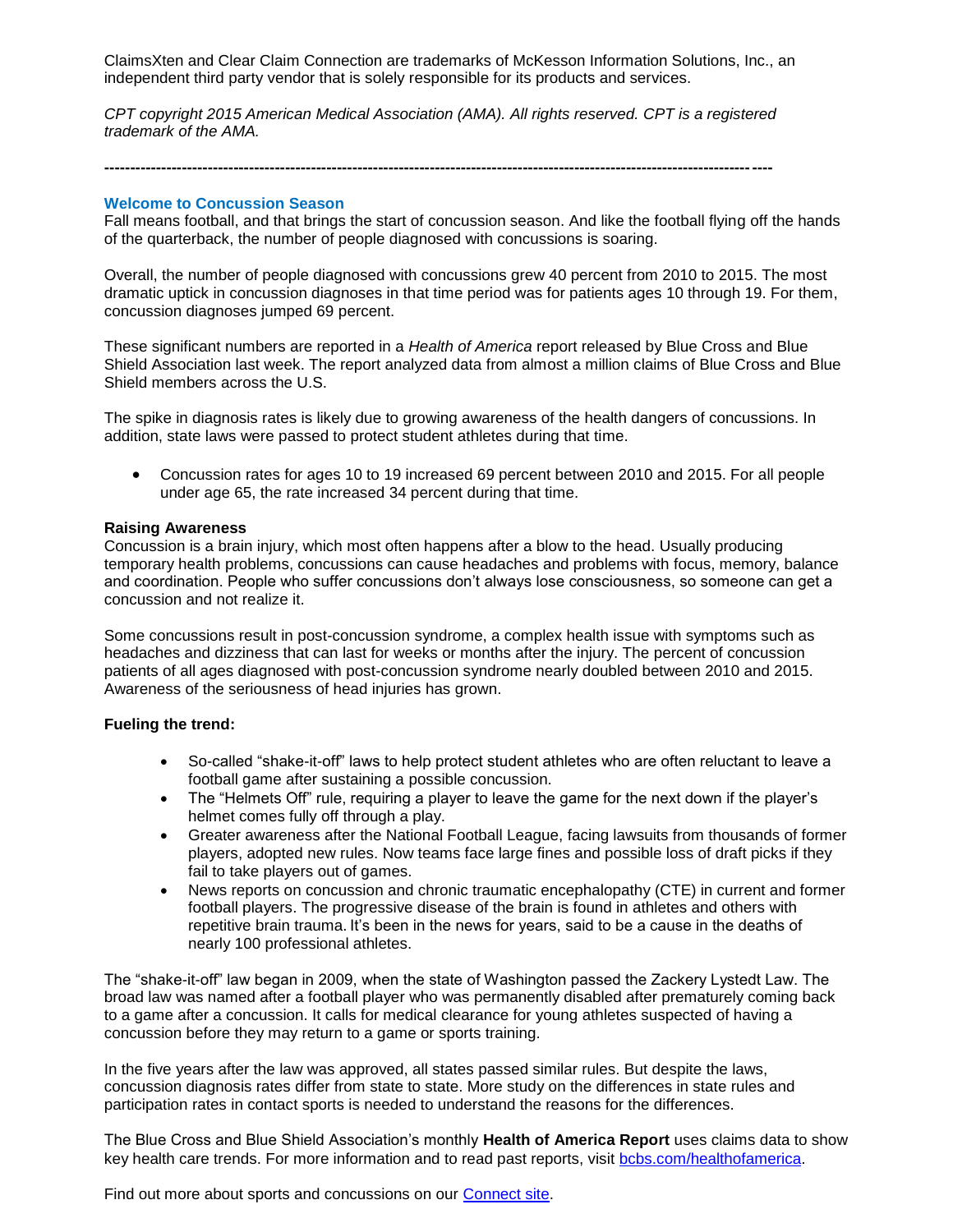### **Reminder: Notification for Inpatient Admission for Post-stabilization Care Required Within One Business Day for Blue Cross Medicare Advantage (PPO)SM and Blue Cross Medicare Advantage (HMO)SM Members**

**---------------------------------------------------------------------------------------------------------------------------------**

Effective Jan. 1, 2017, Blue Cross and Blue Shield of Texas (BCBSTX) will require notification of inpatient admission for post-stabilization care within one business day following the treatment of an emergency medical condition. This requirement applies to Blue Cross Medicare Advantage (PPO) and Blue Cross Medicare Advantage (HMO) plans.

Post-stabilization notification of inpatient admissions allows BCBSTX to evaluate the appropriateness of the setting of care and other criteria for coverage purposes. It aids in early identification of members who may benefit from specialty programs available from BCBSTX, such as Case Management, Care Coordination and Early Intervention (CCEI), or Longitudinal Care Management (LCM).

Notification also allows BCBSTX to assist the member with discharge planning. **Failure to timely notify BCBSTX and obtain pre-approval for further post-stabilization care services may result in denial of the claim(s) for such post-stabilization care services**, **which cannot be billed to the member pursuant to your provider agreement with BCBSTX**. You can submit a notification for post stabilization care services through our secure provider portal via  $iExchange$  $iExchange$ <sup>®</sup>, or by phone, using the number on the member's ID card. Timely post stabilization notification of inpatient admission does not guarantee payment.

In the event of a claim denial that includes emergency care services, the provider can rebill the claim for the emergency services (including stabilization services), as well as post-stabilization care services for which BCBSTX may be financially responsible for possible re-adjudication by BCBSTX.

**---------------------------------------------------------------------------------------------------------------------------------**

#### **Online Portal Applications Help Expedite Administrative Workflows**

Does your office or organization ever ask: **"Is this patient eligible for Blue Cross and Blue Shield Texas (BCBSTX) benefits? Does this service require preauthorization? or How did my claim process?"** If so, these questions and so many more can be answered in a matter of seconds with a few key strokes using an online portal application, such as Availity®.

Electronic options deliver real-time resolutions, avoiding disapproved services and optimizing your payment. You can confirm patient coverage, preauthorize services and post payments with a few simple clicks.

#### **Not only can you conduct HIPAA-compliant transactions online, using Availity you can also:**

- Submit pre- and post-exam transactions
- Conduct pre-service requests
- Complete post-service reconciliations
- Update provider demographics
- Enroll for electronic remittance and fund transfers

If you have not registered and would like to learn more about Availity, and our online referral and preauthorization tool iExchange®, register for one of the [Back to Basics: Availity 101 webinars](https://www.bcbstx.com/provider/training/provider_education.html) being held weekly through December.

Additionally, for more advanced training of online tools, email a Provider Education Consultant at [PECS@bcbstx.com.](mailto:PECS@bcbstx.com)

*Availity is a registered trademark of Availity, L.L.C., a separate company that operates a health information network to provide electronic information exchange services to medical professionals. Availity provides administrative services to BCBSTX. Aerial, iExchange and Medecision® are trademarks of Medecision, Inc., a separate company that offers collaborative health care management solutions for payers and providers. BCBSTX makes no endorsement, representations or warranties regarding any products or services offered by third party vendors such as Availity. If you have any questions about the products or services offered by such vendors, you should contact the vendor(s) directly.*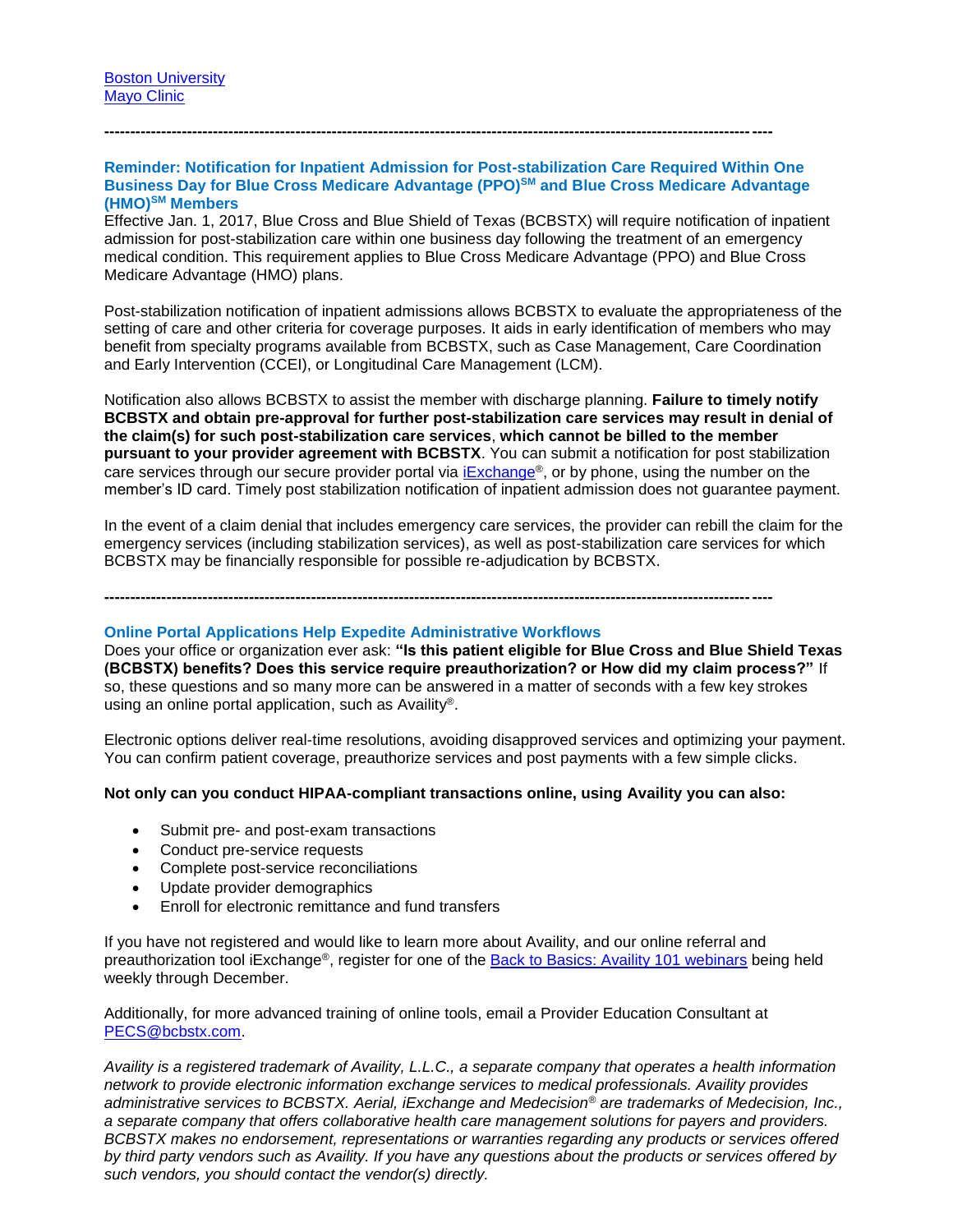# **Reminder: New Preauthorization Requirement for Applied Behavior Analysis for Blue Choice PPOSM Members**

**---------------------------------------------------------------------------------------------------------------------------------**

Effective Jan. 1, 2017, there will be a preauthorization requirement for Applied Behavior Analysis (ABA) for the treatment of Autism Spectrum Disorder for **Blue Choice PPO** members. Preauthorization for these services is processed through a Behavioral Health Medical Management review, by calling the number on the back of the member's ID card.

The updated **Blue Choice PPO Preauthorization Requirements list** is located under [Standards &](http://www.bcbstx.com/provider/gri/)  [Requirements/General Reimbursement](http://www.bcbstx.com/provider/gri/) Information in the General Reimbursements page of our website.

At Blue Cross and Blue Shield of Texas, we use preauthorization requirements to help make sure that the service or drug being requested is medically necessary and appropriate, follows up-to-date medical recommendations, is the most economical treatment, is not being duplicated and is actually helping.

This is one of many things we are doing to make the health care system work better – focusing on improving health care delivery, as well as finding solutions to aid in reducing unnecessary health care costs for everyone. We want our members to receive the best health outcomes for all of the dollars spent on their care.

### **Reminders:**

- The member must have an Autism Spectrum Disorder diagnosis from a qualified diagnostician.
- The ABA service provider must have the credentials necessary to conduct ABA services.
- An initial functional assessment, including a treatment plan that identifies any deficient skills and the appropriate interventions, must be completed.
- After the first authorization for ABA services, additional authorizations may require concurrent review to ensure the member continues to meet the medical necessity guidelines.
- iExchange® is not available for ABA preauthorization or behavioral health at this time, therefore please call the number on the back of the member's ID card for ABA preauthorization requests.

We will be providing additional information about ABA in the coming months on our provider website and in later issues of *Blue Review.* Be on the lookout for:

 **Preauthorization forms:** Diagnostic Physician/Specialist Evaluation, Provider Credentials Verification, Assessment Information and Initial Treatment Plan

### **Eligibility and Benefit Quotes**

Member eligibility and benefits should be checked prior to every scheduled appointment. Eligibility and benefit quotes include membership status, coverage status and other important information, such as applicable copayment, coinsurance and deductible amounts. It is strongly recommended that providers **ask to see the member's ID card for current information** and a photo ID to guard against medical identity theft. When services might not be covered, members should be notified that they may be billed directly.

If you have any questions or if you need additional information, please contact your BCBSTX network [management representative.](http://www.bcbstx.com/provider/contact_us.html)

**---------------------------------------------------------------------------------------------------------------------------------**

### **Reminder: Annual Medical Record Data Collection for Quality Reporting begins Feb. 1, 2017**

Blue Cross and Blue Shield of Texas (BCBSTX) collects performance data using specifications published by the National Committee for Quality Assurance (NCQA) for Healthcare Effectiveness Data and Information Set (HEDIS) and by the U.S. Department of Health and Human Services (HHS) for the Quality Rating System (QRS).

HEDIS is the most widely used and nationally accepted effectiveness of care measurement available and HHS requires reporting of QRS measures. These activities are considered health care operations under the Health Information Portability and Accountability Act (HIPAA) Privacy Rule and patient authorization for release of information is not required. Additionally, Texas state law (Chapter 108 of the Texas Health and Safety Code) requires Health Maintenance Organizations (HMO) in Texas to report HEDIS data by service area to the Department of State Health Services (DSHS) on an annual basis.

To meet these requirements, BCBSTX will be collecting medical records using internal resources and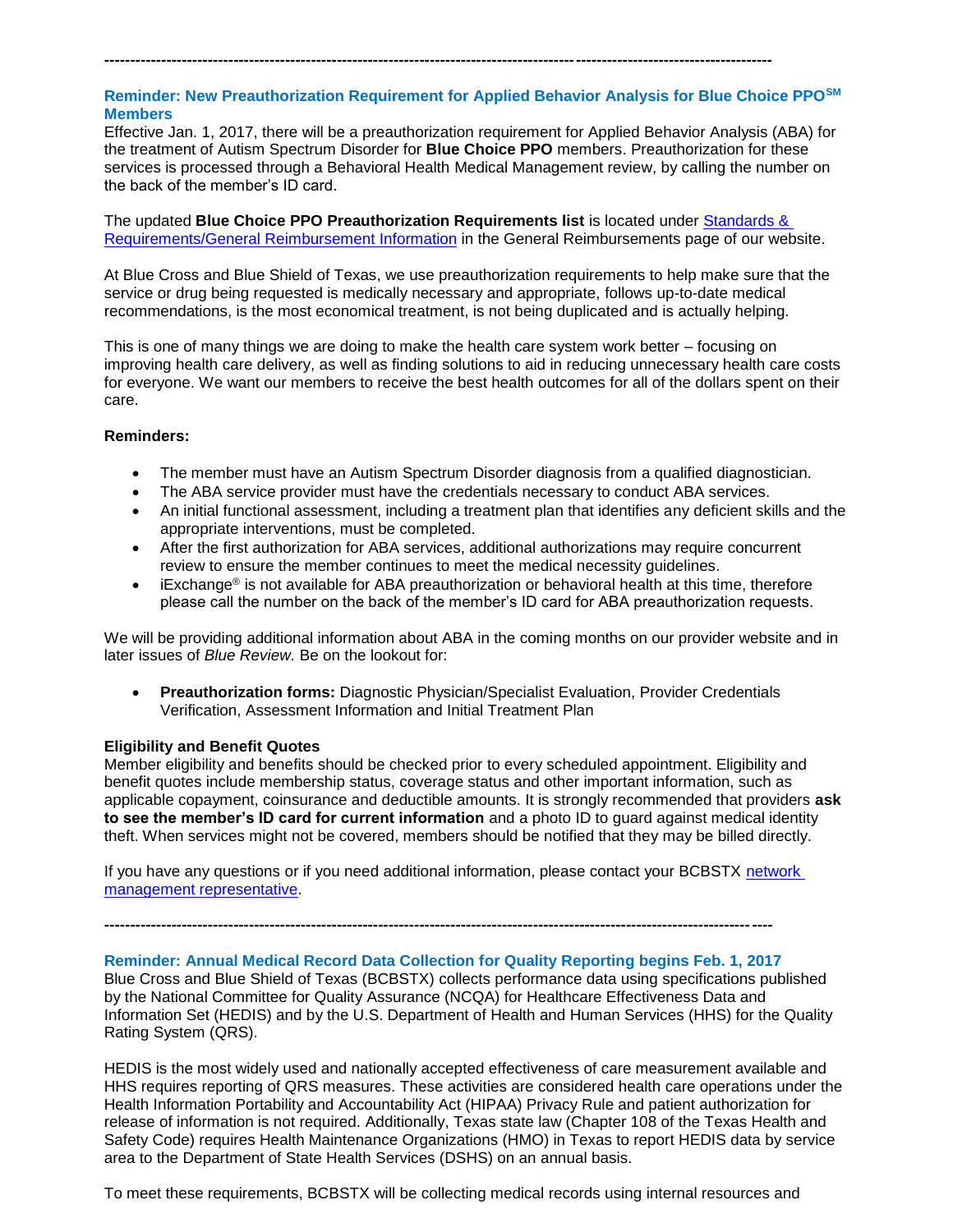leveraging independently contracted third-party vendor, CIOX. If you receive a request for medical records, we encourage you to reply within 3 to 5 business days. Cooperation with the collection of HEDIS data or any quality improvement activities are required under providers' contractual obligation at no cost to BCBSTX or as stated within the provider's individual contract.

A BCBSTX representative or a representative from CIOX may be contacting your office or facility anytime between December 2016 to February 2017 to identify a key contact person, and to ascertain which data collection method your office or facility prefers (fax, secure email or on-site). Appointments for on-site visits will be scheduled with your staff, if applicable. You will then receive a letter outlining the information that is being requested, and the medical record request list with members' names and the identified measures that will be reviewed.

If you have any questions about medical record requests, please contact a BCBSTX representative at the phone number listed on your provider letter.

### *HEDIS is a registered trademark of NCQA.*

*CIOX is an independent third party vendor that is solely responsible for the products or services they offer. BCBSNM makes no endorsement, representations or warranties regarding any products or services offered by independent third party vendors. If you have any questions regarding the services they offer, you should contact the vendor directly.*

**---------------------------------------------------------------------------------------------------------------------------------**

### **Reminder: eviCore to Pre-certify Outpatient Molecular and Genomic Testing, and Outpatient Radiation Therapy**

Blue Cross and Blue Shield of Texas (BCBSTX) has contracted with eviCore healthcare (eviCore), an independent specialty medical benefits management company, to provide Utilization Management services for new preauthorization requirements that are outlined below.

Providers should contact **eviCore** to request preauthorization for **Blue Advantage HMOSM** and **Blue Advantage PlusSM HMO** members for services rendered on and after **Oct. 3, 2016**, for:

- Outpatient molecular and genomic testing
- Outpatient radiation therapy

eviCore preauthorization's for outpatient molecular and genomic testing and outpatient radiation therapy can be obtained using one of the following methods:

- The [eviCore Healthcare Web Portal](http://www.evicore.com/) is available 24x7. After a one-time registration, you are able to initiate a case, check status, review guidelines, view authorizations/eligibility and more. The Web Portal is the quickest, most efficient way to obtain information.
- Providers can call toll-free at **855-252-1117** between 7 a.m. to 7 p.m. (CT) Monday through Friday.
- More specific program-related information can be found on the [eviCore implementation site.](https://www.carecorenational.com/page/bcbs-implementations.aspx)
- Refer to the [eviCore implementation site](https://www.carecorenational.com/page/bcbs-implementations.aspx) and select the BCBSTX health plan for provider training orientation presentations.

The **Blue Advantage HMO** and **Blue Advantage Plus HMO Preauthorization/Referral Requirements** list has been updated to include the **services listed above that require preauthorization through eviCore, for dates of service beginning Oct. 3, 2016**. The preauthorization list is located under [Standards &](http://www.bcbstx.com/provider/gri/index.html)  [Requirements/General Reimbursements](http://www.bcbstx.com/provider/gri/index.html) on the [BCBSTX provider website.](http://www.bcbstx.com/provider/) Services performed without authorization may be denied for payment, and you may not seek reimbursement from members.

For all other services that require a referral and/or preauthorization, as noted on the Preauthorization/Referral Requirements list, you will continue to use iExchange®. iExchange is accessible to physicians, professional providers and facilities contracted with BCBSTX. For more information or to set up a new iExchange account, please visit [Getting Started with iExchange](https://www.bcbstx.com/provider/tools/iexchange_index.html).

BCBSTX and eviCore will be providing additional information in the coming weeks on the provider website and in *Blue Review*, including:

- Training opportunities and webinars
- How to register with eviCore on their website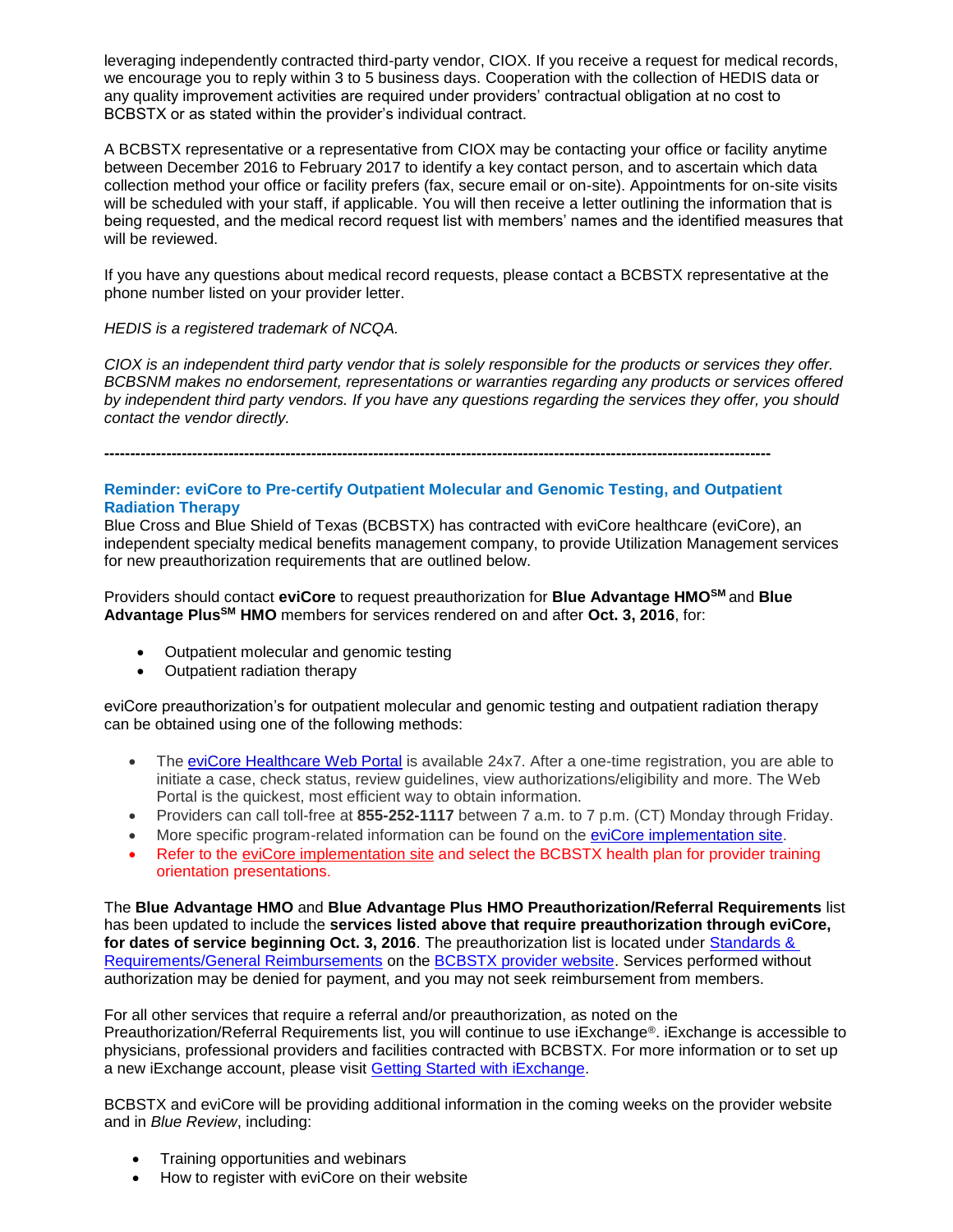Refer to eviCore [Preauthorization Program](http://www.bcbstx.com/provider/clinical/evicore.html) for more information. You may also contact your Network [Management consultant](http://www.bcbstx.com/provider/contact_us.html) for more information.

### **Reminder: Pharmacy Program Updates: Quarterly Pharmacy Changes Effective Oct. 1, 2016 Drug List (Formulary) Changes**

**---------------------------------------------------------------------------------------------------------------------------------**

Based on the availability of new prescription medications and the Prime's National Pharmacy and Therapeutics Committee's review of changes in the pharmaceuticals market, some revisions were made to the Blue Cross and Blue Shield of Texas (BCBSTX) **Standard drug list** and **Generics Plus drug list** that became effective on Oct. 1, 2016.

#### **Brand Medications Added to the Standard and Generics Plus Drug Lists, Effective Oct. 1, 2016:**

| <b>Preferred Brand</b> <sup>1</sup> | Drug Class/Condition Used for |
|-------------------------------------|-------------------------------|
| Afstyla                             | Hemophilia                    |

#### **Brand Medications Added to the Standard Drug List, Effective Oct. 1, 2016:**

| <b>Preferred Brand</b> <sup>1</sup> | <b>Drug Class/Condition Used for</b> |
|-------------------------------------|--------------------------------------|
| Impavido                            | Leishmaniasis                        |
| Velphoro                            | Anemia                               |

### **Utilization Management Program Changes**

Effective July 1, 2016, the Hetlioz Prior Authorization (PA) program changed its name to: Circadian Rhythm Disorders. All targeted medications and program criteria remained the same. Also, the Kalydeco (Cystic Fibrosis) specialty PA program officially changed its name to: Cystic Fibrosis.

Effective Oct. 1, 2016, several targeted medications were added to the current PA program for select members on standard pharmacy benefit plans.

### **Targeted drugs added to current pharmacy PA standard programs, effective Oct. 1, 2016:**

| <b>Drug Category</b>            | Targeted Medication(s) $1, 2$                                                    |
|---------------------------------|----------------------------------------------------------------------------------|
| <b>Therapeutic Alternatives</b> | Cardizem CD, Evzio*, Kazano, Lidocaine<br>patch/ointment, Nesina, Oseni, Sitavig |

Targeted mailings were sent to select members affected by PA program changes. For the most up-to-date drug list and list of drug dispensing limits, visit the Pharmacy Program section of our website at [bcbstx.com/provider.](http://www.bcbstx.com/provider/pharmacy/quantity_time.html)

*<sup>1</sup>Third party brand names are the property of their respective owners. <sup>2</sup>These lists are not all inclusive. Other medications may be available in this drug class.*

*\*Due to Substance Abuse Parity, some members may not need to submit a PA request for Evzio to be considered for coverage.*

*Prime Therapeutics LLC is a pharmacy benefit management company. BCBSTX contracts with Prime to provide pharmacy benefit management, prescription home delivery and specialty pharmacy services. BCBSTX, as well as several independent Blue Cross and Blue Shield Plans, has an ownership interest in Prime.*

*The information mentioned here is for informational purposes only and is not a substitute for the independent medical judgment of a physician. Physicians are to exercise their own medical judgment. Pharmacy benefits and limits are subject to the terms set forth in the member's certificate of coverage, which may vary from the limits set forth above. The listing of any particular drug or classification of drugs is not a guarantee of benefits. Members should refer to their certificate of coverage for more details, including benefits, limitations and exclusions. Regardless of benefits, the final decision about any medication is between the member and their health care provider.*

**---------------------------------------------------------------------------------------------------------------------------------**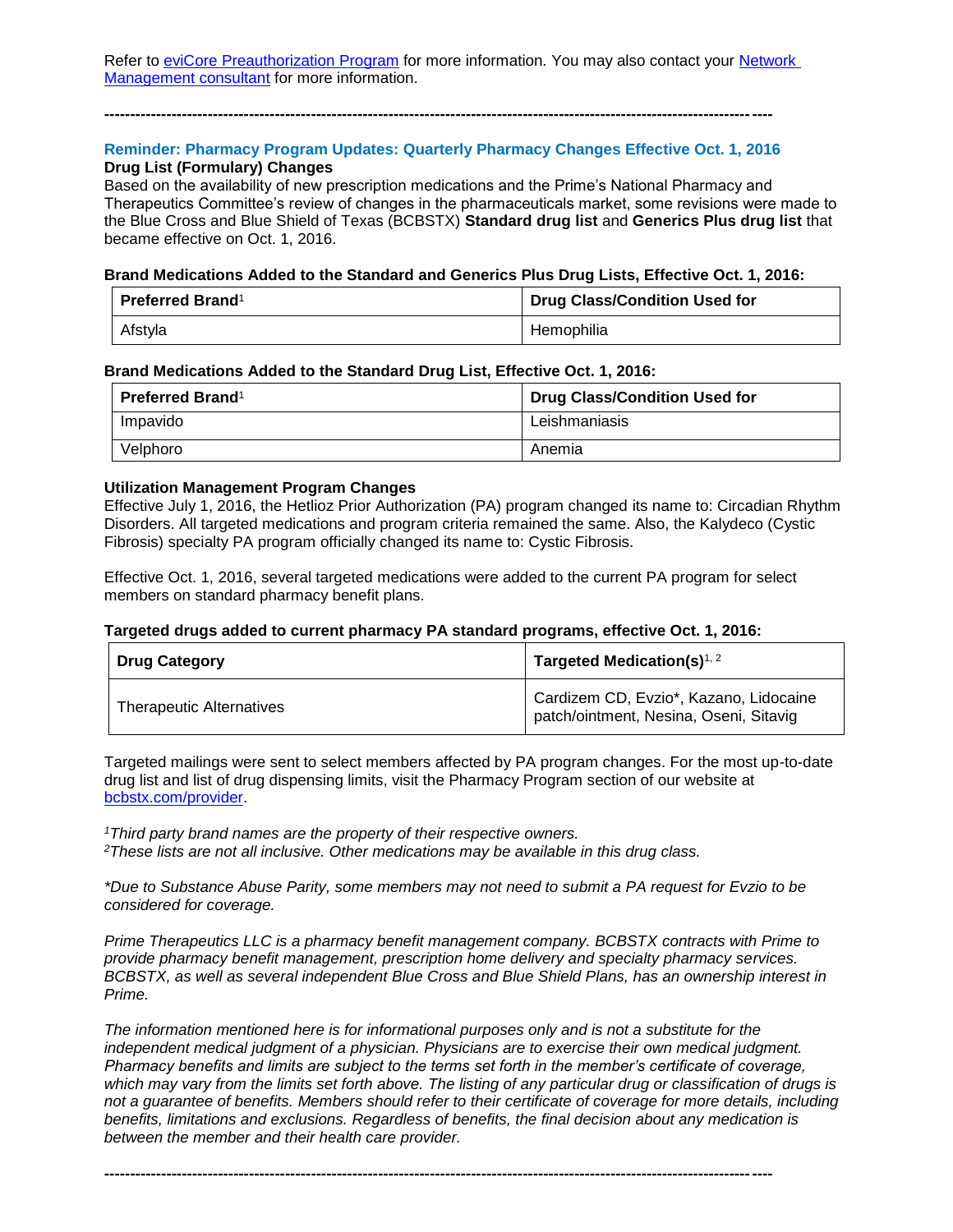### **Reminder: iExchange® Now Accepts Electronic Medical Record Attachments – Rerun from September. No changes.**

Blue Cross and Blue Shield Texas (BCBSTX) is pleased to announce that enhancements have been made to iExchange, our online tool that supports online benefit preauthorization requests for inpatient admissions, medical, behavioral health and clinical pharmacy services. Effective Sept. 1, 2016, iExchange now accepts electronic medical record attachments when necessary in support of benefit preauthorization requests. Electronic medical record documentation may also be submitted via iExchange for predetermination of benefit requests. With these enhancements, iExchange offers providers and facilities a secure, online alternative to faxing their patients' protected health information.

**Join us for an iExchange webinar!** Do you have questions? Would you like training on how to use iExchange? We welcome the opportunity to share more information about iExchange with you and your staff. Our webinars spotlight recent enhancements, as well as navigation tips and key features of the online tool. For [iExchange](http://www.bcbstx.com/provider/tools/iexchange_index.html) webinar dates, times and online registration, visit iExchange on BCBSTX's provider website.

**Not enrolled for iExchange? Sign up now.** iExchange is accessible to independently contracted physicians, professional providers, facility and ancillary providers who are participating in the various health benefit products offered by BCBSTX. For details and to sign up online, refer to *[iExchange](https://www.bcbstx.com/provider/tools/iexchange_index.html)* on BCBSTX's provider website.

As a reminder, it is important to check eligibility and benefits prior to rendering services. This step will help you determine if benefit preauthorization is required for a particular member. For additional information, such as definitions and links to helpful resources, refer to the [Eligibility and Benefits](http://www.bcbstx.com/provider/claims/eligibility_and_benefits.html) secti[on](http://www.bcbstx.com/provider) on BCBSTX's provider website.

*Please note that verification of eligibility and benefits, and/or the fact that a service or treatment has been preauthorized or predetermined for benefits is not a guarantee of payment. Benefits will be determined once a claim is received and will be based upon, among other things, the member's eligibility and the terms of the member's certificate of coverage applicable on the date services were rendered. If you have questions, contact the number on the member's ID card.*

**--------------------------------------------------------------------------------------------------------------------------------- Reminder: Announcing a New Change for Rehabilitative and Habilitative Services for Members** 

# **Enrolled in QHPs under the Affordable Care Act**

Effective Jan. 1, 2017, Blue Cross and Blue Shield of Texas (BCBSTX) will implement a change for rehabilitative and habilitative services that are essential health benefits (EHB) and billed by Physical Therapy, Speech Therapy and Occupational Therapy providers, as well as any other providers that may bill for these services. This new change applies to **Blue Advantage HMOSM**, **Blue Advantage PlusSM HMO**  and **Blue Choice PPOSM** members enrolled in qualified health plans under the Affordable Care Act.

**Note:** This change only includes the above products; it does not apply to other BCBSTX plans.

The change impacts visit limits for rehabilitative and habilitative services and devices. Each rendered service should be billed separately since these plans provide coverage for 35 visits per calendar year each for habiliatitve services and for rehabilitative services. As a result of this change, only claims for habilitative services should be submitted with a **CPT modifier of SZ**. This modifier will be used to identify applicable procedures as habilitative for claims adjudication. This requirement does not impact how rehabilitative services are currently billed.

# **Reminders**

- Habilitative services are health care services and devices that help a person keep, learn or improve skills, and assist with functioning for daily living. These services could include devices that are provided for a person to attain, maintain or prevent deterioration of a skill or function never learned or acquired due to a disabling condition. Examples include therapy for a child who is not walking or talking at the expected age. These services may include physical and occupational therapy, speechlanguage pathology and other services for people with disabilities in a variety of inpatient and/or outpatient settings.
- Rehabilitative services that include devices are provided to help a person regain, maintain or prevent deterioration of a skill or function that has been acquired, but then lost or impaired due to illness, injury or a disabling condition.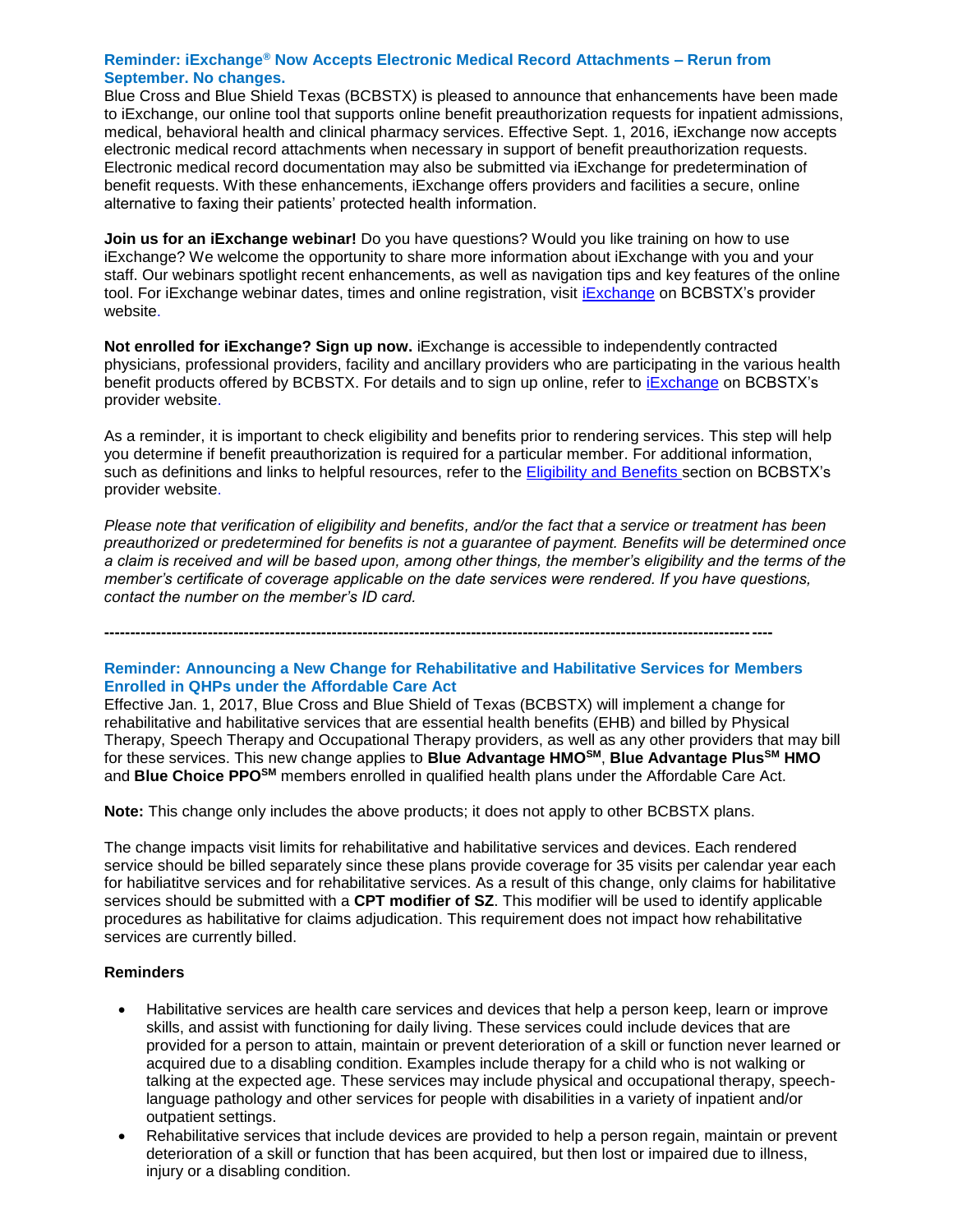When submitting claims for habilitative services, please submit procedure codes with a **CPT** modifier of **SZ**. Refer to your applicable billing policies and procedures for more information regarding applicable rehabilitative and habilitative procedure codes.

Member eligibility and benefits should be checked prior to every scheduled appointment. Eligibility and benefit quotes include membership status, coverage status and other important information, such as applicable copayment, coinsurance and deductible amounts. It is strongly recommended that providers **ask to see the member's ID card for current information** and a photo ID to guard against medical identity theft. When services might not be covered, members should be notified that they may be billed directly.

If you have any questions or if you need additional information, please contact your [Network management](http://www.bcbstx.com/provider/contact_us.html)  [representative.](http://www.bcbstx.com/provider/contact_us.html) 

### **Reminder: Update to Blue Advantage HMOSM and Blue Advantage PlusSM HMO Preauthorization/Referral List – Preauthorization Required for Specific Outpatient Surgeries**

**---------------------------------------------------------------------------------------------------------------------------------**

Effective Jan.1, 2017, there will be a requirement for a preauthorization for a designated list of surgical CPT codes if performed in an **outpatient hospital setting** for members enrolled in **Blue Advantage HMO or Blue Advantage Plus HMO**. Preauthorization for these services is processed through Medical Management Review, by calling the number on back of the member's ID card.

The updated **Blue Advantage HMO and Blue Advantage Plus HMO Preauthorization/Referral Requirements List** reflecting the applicable CPT codes is located in the [General Reimbursement](http://www.bcbstx.com/provider/gri)  [Information](http://www.bcbstx.com/provider/gri) section of the Standards and Requirements tab on our website.

# **At Blue Cross and Blue Shield of Texas (BCBSTX), we use preauthorization requirements to:**

- help make sure that the service or drug being requested is medically necessary and appropriate,
- follow up-to-date medical recommendations,
- make sure the most economical treatment is being used and not duplicated
- ensure the service is actually helping.

This is one of many things we are doing to make the health care system work better – focusing on improving health care delivery, as well as finding solutions to aid in reducing unnecessary health care costs for everyone. We want our members to receive the best health outcomes for all of the dollars spent on their care.

As noted on the preauthorization requirements list, you can use iExchange®, our automated referral and preauthorization tool for other applicable services. iExchange is available to physicians, professional providers and facilities that are contracted with BCBSTX, and is available 24 hours a day, seven days a week (with the exception of every third Sunday of the month when the system is unavailable from 11 a.m. to 3 p.m. CT). For more information or to set up a new account, complete and submit the [iExchange online](https://www.bcbstx.com/provider/tools/iexchange_index.html) [enrollment form.](https://www.bcbstx.com/provider/tools/iexchange_index.html)

Member eligibility and benefits should be checked prior to every scheduled appointment. Eligibility and benefit quotes include membership status, coverage status and other important information, such as applicable copayment, coinsurance and deductible amounts. It is strongly recommended that providers **ask to see the member's ID card for current information** and a photo ID to guard against medical identity theft. When services might not be covered, members should be notified that they may be billed directly.

If you have any questions or if you need additional information, please contact your BCBSTX [Network](http://www.bcbstx.com/provider/contact_us.html)  [Management Representative.](http://www.bcbstx.com/provider/contact_us.html)

**---------------------------------------------------------------------------------------------------------------------------------**

### **Reminder: Announcing Changes that will Affect Claims Submissions for Medicare Advantage Plans Effective Jan. 1, 2017**

Beginning Jan. 1, 2017, changes will affect claims submissions for our Medicare Advantage plans, including the Payer ID.

Blue Cross Medicare Advantage (PPO)<sup>SM</sup> and Blue Cross Medicare Advantage (HMO)<sup>SM</sup> will have changes that affect claims submissions for our Medicare Advantage plans. These changes will assist in streamlining claims processing and improve efficiencies of claims routing to our primary claims adjudicator.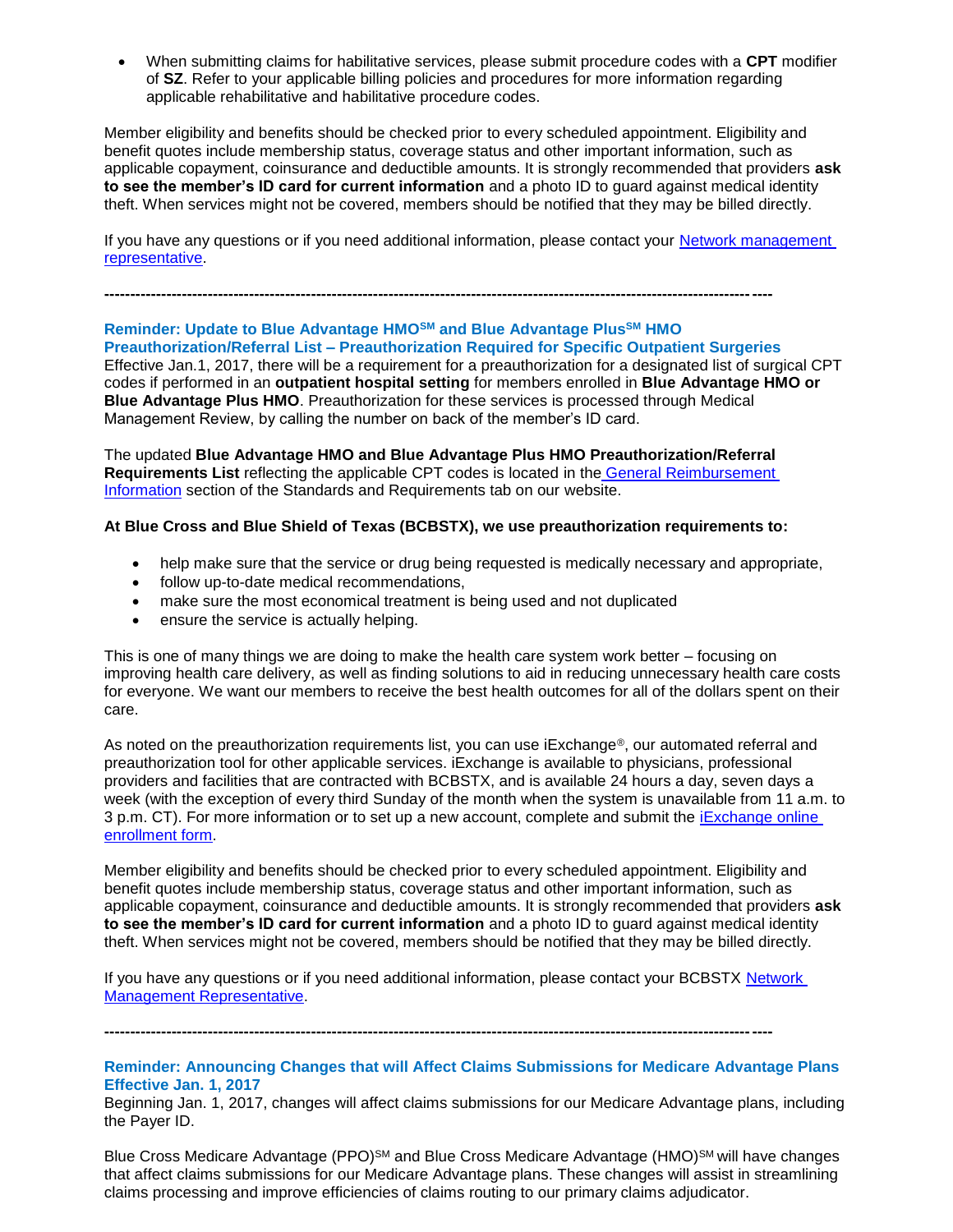### **Changes include:**

## **New Payer ID for Blue Cross Medicare Advantage Plans**

The Payer ID for the Blue Cross Medicare Advantage plans will change to **66006** for claims submitted on and after **Jan. 1, 2017**. Providers who are not registered with Availity® and Passport/NEBO [\(ecare online\)](http://www.bcbstx.com/provider/claims/ndas.html) should contact their clearinghouse to confirm the new Payer ID for this plan – as other clearinghouses may assign their own unique number.

Blue Cross Medicare Advantage member ID card will contain the following applicable Texas member ID number alpha prefixes:

The new **payer ID 66006**, should be used for submission of electronic claims for any Medicare Advantage members from the states referenced above. **You will no longer use the commercial payer IDs for claims for Medicare Advantage members from those states with member ID number prefixes listed above.** Claims for members with those ID number prefixes that are not submitted to payer ID 66006, on or after January 1, 2017, will be rejected and the reason for the rejection will be included.

- **EFT Payment Cycle**
	- o Payment cycles will be changing from daily to weekly. Blue Cross Medicare Advantage will make daily payments.
- **Paper Claim Mailbox Address for Non-delegated Providers** (no changes for RPO/EPIC/VOP providers)
	- $\circ$  Paper claim mailbox address and fax number for non-delegated providers will change to:

**Blue Cross Medicare Advantage P.O. Box 3686 Scranton, PA 18505 Fax Number: 855-674-9192**

### **New Processes**

- $\circ$  A new format for Electronic Funds Transfer and paper checks is expected; details will be shared in future communications.
- $\circ$  A new process will be implemented for claims overpayment recovery. All letters, remittance advisers, vouchers, lockbox and provider manual details will be updated in future communications.
- **Electronic Remittance Advice (835 ERA)** 
	- $\circ$  835 ERA files will be distributed to the address associated with the billing provider's Tax ID, rather than being distributed to multiple locations.

Blue Cross and Blue Shield of Texas (BCBSTX) will be providing additional information regarding these changes in the coming months on our [provider website](http://www.bcbstx.com/provider) and in the *Blue Review* provider newsletter.

# **Eligibility and Benefit Quotes**

Member eligibility and benefits should be checked prior to every scheduled appointment. Eligibility and benefit quotes include membership status, coverage status and other important information, such as applicable copayment, coinsurance and deductible amounts. It is strongly recommended that providers **ask to see the member's ID card for current information** and a photo ID to guard against medical identity theft. When services might not be covered, members should be notified that they may be billed directly.

If you have any questions or if you need additional information, please contact your BCBSTX Network [Management Representative.](http://www.bcbstx.com/provider/contact_us.html)

*Availity is a registered trademark of Availity, L.L.C., a separate company that operates a health information network to provide electronic information exchange services to medical professionals. Availity provides administrative services to BCBSTX. BCBSTX makes no endorsement, representations or warranties regarding any products or services offered by third party vendors such as Availity. If you have any questions about the products or services offered by such vendors, you should contact the vendor(s) directly.*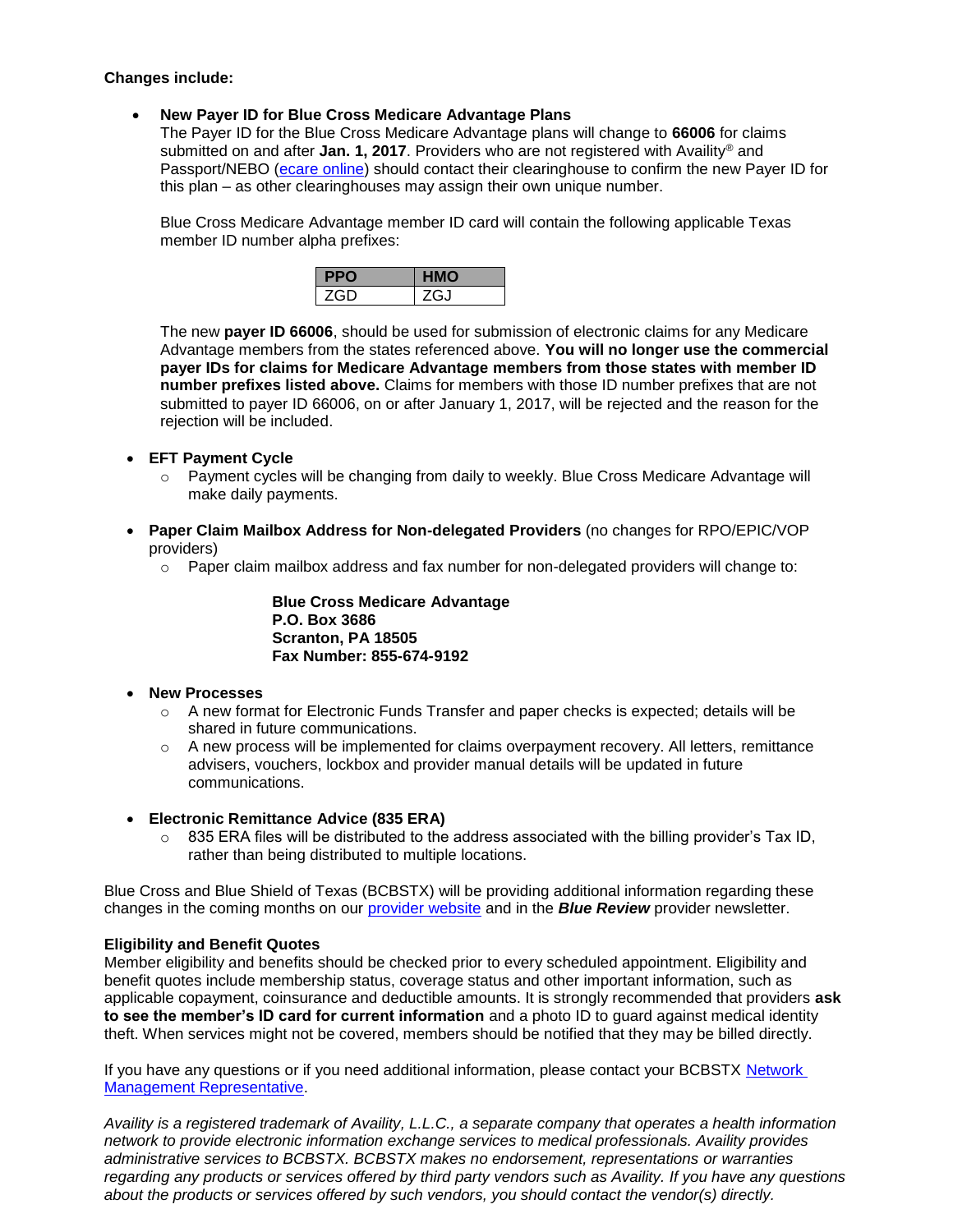# **Reminder: 2017 Updates to the Blue Cross Medicare Advantage (PPO)SM and Blue Cross Medicare Advantage (HMO)SM Preauthorization Lists**

**---------------------------------------------------------------------------------------------------------------------------------**

Blue Cross and Blue Shield of Texas (BCBSTX) has updated the list of procedures requiring preauthorization for our [Blue Cross Medicare Advantage](http://www.bcbstx.com/provider/pdf/bma-preauth-2017.pdf) (PPO) and [Blue Cross Medicare Advantage](http://www.bcbstx.com/provider/pdf/bcma-preauth-2017.pdf)  [\(HMO\)](http://www.bcbstx.com/provider/pdf/bcma-preauth-2017.pdf) plans. Both updated preauthorization lists will be **effective Jan. 1, 2017**. If you are not participating in the Blue Cross Medicare Advantage (PPO) network or Blue Cross Medicare Advantage (HMO) network, disregard the information pertaining to that plan.

BCBSTX will require notification of inpatient admission for post stabilization care within one business day following treatment of an emergency medical condition. Failure to timely notify BCBSTX and obtain preapproval for further post-stabilization care services may result in denial of the claim(s) for such poststabilization care services, which cannot be billed to the member pursuant to your provider agreement with BCBSTX.

Additionally, when a Blue Cross Medicare Advantage (PPO) or Blue Cross Medicare Advantage (HMO) member arrives at the facility for an elective admission, providers should notify the BCBSTX Utilization Management Department in order to assist in patient care coordination.

The updated preauthorization lists are linked above. They are also located on Standards & Requirements tab[/General Reimbursement Information](http://www.bcbstx.com/provider/gri/index.html) area.

As a reminder, iExchange® – our automated referral and preauthorization tool – is available 24 hours a day, seven days a week (with the exception of every third Sunday of the month when the system is unavailable from 11 a.m. to 3 p.m. CT). iExchange is accessible to physicians, professional providers and facilities contracted with BCBSTX. For more information or to set up a new account, complete and submit the [iExchange online enrollment form.](https://www.bcbstx.com/provider/tools/iexchange_index.html)

If you have any questions or if you need additional information, please contact your BCBSTX Network [Management Representative.](http://www.bcbstx.com/provider/contact_us.html)

**---------------------------------------------------------------------------------------------------------------------------------**

### **In Every Issue – November 2016**

The following is information that Blue Cross and Blue Shield of Texas (BCBSTX) is required to provide in all published correspondence with physicians, professional providers, and facility and ancillary providers. For the latest updates, visit the News and [Updates](http://www.bcbstx.com/provider/news/index.html) area of the BCBSTX provider website.

### **Topics:**

- Authorizations and Referrals
- Benefits and Eligibility
- Claims
- Claims and Eligibility
- Clinical Resources
- Electronic Options
- Pharmacy
- Provider General Information
- Rights and Responsibility

# **Authorizations and Referrals**

# **iExchange ® Accepts Electronic Medical Record Attachments**

Providers can submit electronic medical records attachments when necessary in support of benefit preauthorization requests to iExchange, the Blue Cross and Blue Shield of Texas (BCBSTX) online tool that supports online benefit preauthorization requests for inpatient admissions, medical, behavioral health and clinical pharmacy services.

Electronic medical record documentation may also be submitted via iExchange for predetermination of

**---------------------------------------------------------------------------------------------------------------------------------**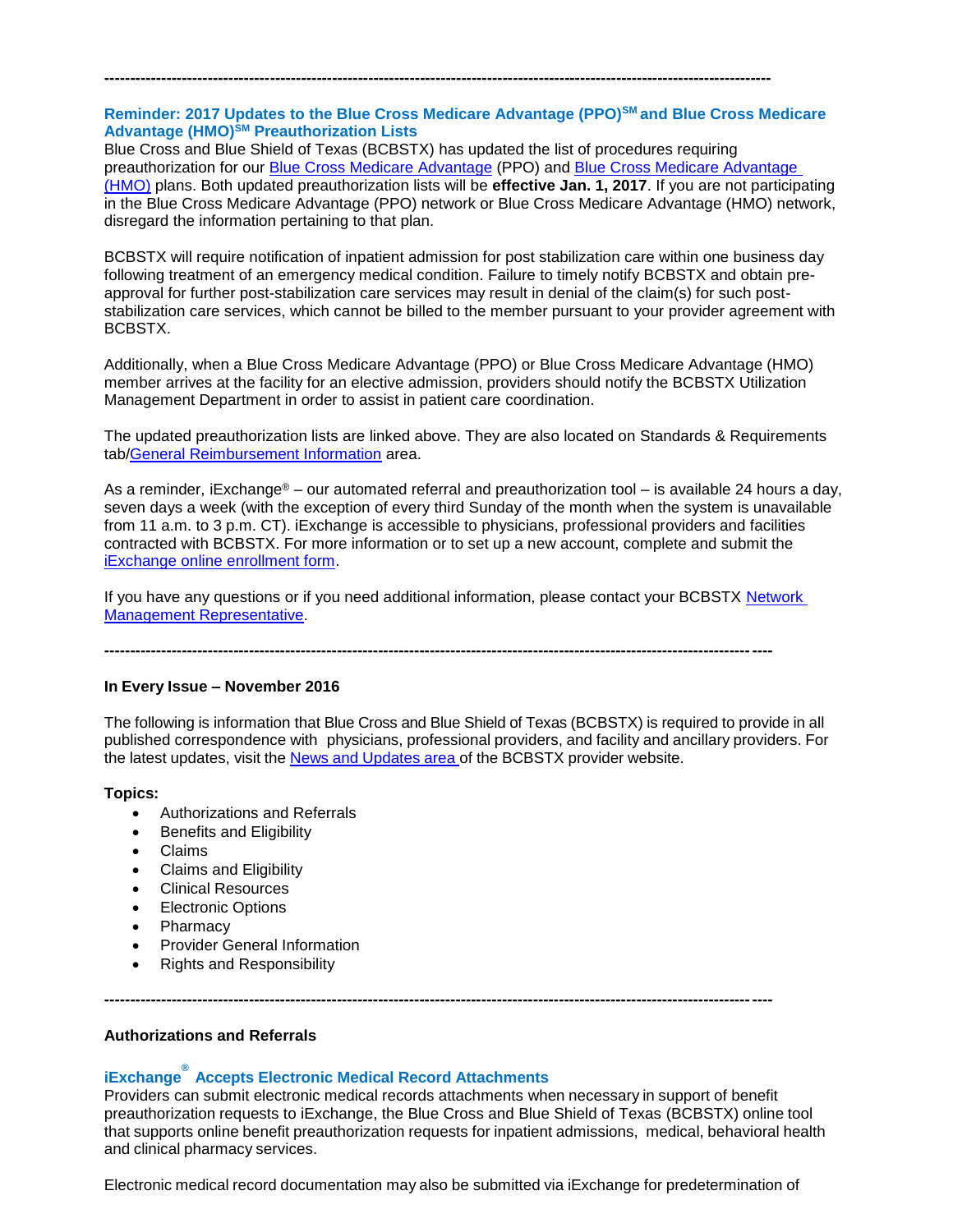benefit requests. iExchange offers providers and facilities a secure, online alternative to faxing their patients' protected health information. Visit [iExchange](http://www.bcbstx.com/provider/tools/iexchange_index.html) on BCBSTX's provider website for additional information.

As a reminder, it is important to check eligibility and benefits prior to rendering services. This step will help you determine if benefit preauthorization is required for a particular member. For additional information, such as definitions and links to helpful resources, refer to the [Eligibility](http://www.bcbstx.com/provider/claims/eligibility_and_benefits.html) and Benefits secti[on](http://www.bcbstx.com/provider) on BCBSTX's provider website.

Please note that verification of eligibility and benefits, and/or the fact that a service or treatment has been *preauthorized or predetermined for benefits is not a guarantee of payment. Benefits will be determined once* a claim is received and will be based upon, among other things, the member's eligibility and the terms of the *member's certificate of coverage applicable on the date services were rendered. If you have questions, contact the number on the member's ID card.*

**---------------------------------------------------------------------------------------------------------------------------------**

# **HMO Plans – Importance of Obtaining a Referral and/or Preauthorization and Admitting to a Participating Facility as a Network Provider**

**HMO Blue Texas**SM **, Blue Advantage HMO**SM and **Blue Premier**SM members require a referral from their Primary Care Physician (PCP) before receiving services from a specialty care physician or professional provider (except for OBGYNs). The referral must be initiated by the member's PCP, and must be made to a participating physician or professional provider in the same provider network.

If an in-network physician, professional provider, ambulatory surgery center, hospital or other facility is not available in the member's applicable provider network, **preauthorization is required** for services by an out-of-network physician, professional provider, ambulatory surgery center, hospital or other facility, through iExchange or call the preauthorization number 1-855-462-1785.

### **Reminders:**

- The **HMO Blue Texas, Blue Advantage HMO and Blue Premier** physician, professional provider, facility or ancillary provider is required to admit the patient to a participating facility, except in emergencies.
- **Additional services may also require preauthorization**. A complete list of services that require preauthorization for **HMO Blue Texas** and **Blue Advantage HMO,** and for **Blue Premier** and Blue Premier Access<sup>SM</sup>, is available on the BCBSTX Provider website. Under the 'Standards and Requirements' tab, click on General [Reimbursements](https://www.bcbstx.com/provider/gri/gri.html) (password is 'manual') and scroll down to the "Preauthorization/Notification/Referral Requirements Lists".

**Blue Advantage Plus**SM **HMO Point of Service (POS)** is a benefit plan that allows those members to use out-of-network providers. However, it is essential that those members understand the financial impact of receiving services from an out-of-network physician, professional provider, ambulatory surgery center, hospital or other facility. Prior to referring a Blue Advantage Plus enrollee to an out of network provider for non-emergency services, please refer to Section D Referral Notification Program, of the **HMO Blue Texas, Blue Advantage HMO** and **Blue Premier Provider Manual** for more detail including when to utilize the Out-of-Network Enrollee Notification Forms for [Regulated Business](http://www.bcbstx.com/provider/pdf/out-of-network-care-enrollee-notification-form.pdf) and [Non-Regulated Business.](http://www.bcbstx.com/provider/pdf/out-of-network-care-enrollee-notification-form-nr.pdf) In addition, see article below titled: **Enrollee Notification Form Required for Out-of-Network Care for Blue Choice PPO**SM **and Blue Advantage HMO**SM **(for Blue Advantage Plus**.

**---------------------------------------------------------------------------------------------------------------------------------**

# **Enrollee Notification Form Required for Out-of-Network Care for Blue Choice PPO**SM **and Blue Advantage HMO**SM **(for Blue Advantage Plus)**

Prior to referring a **Blue Choice PPO** or **Blue Advantage HMO** (for **Blue Advantage Plus** point-of-service benefit plan) member to an out-of-network provider for non-emergency services – if such services are also available through an in-network provider – the referring participating network provider must complete the appropriate **Out-of-Network Care – Enrollee Notification form** below.

 **Out-of-Network Care - [Enrollee Notification Form for Regulated Business](http://www.bcbstx.com/provider/pdf/out-of-network-care-enrollee-notification-form.pdf)** (Use this form if "TDI" is on the member's ID card.)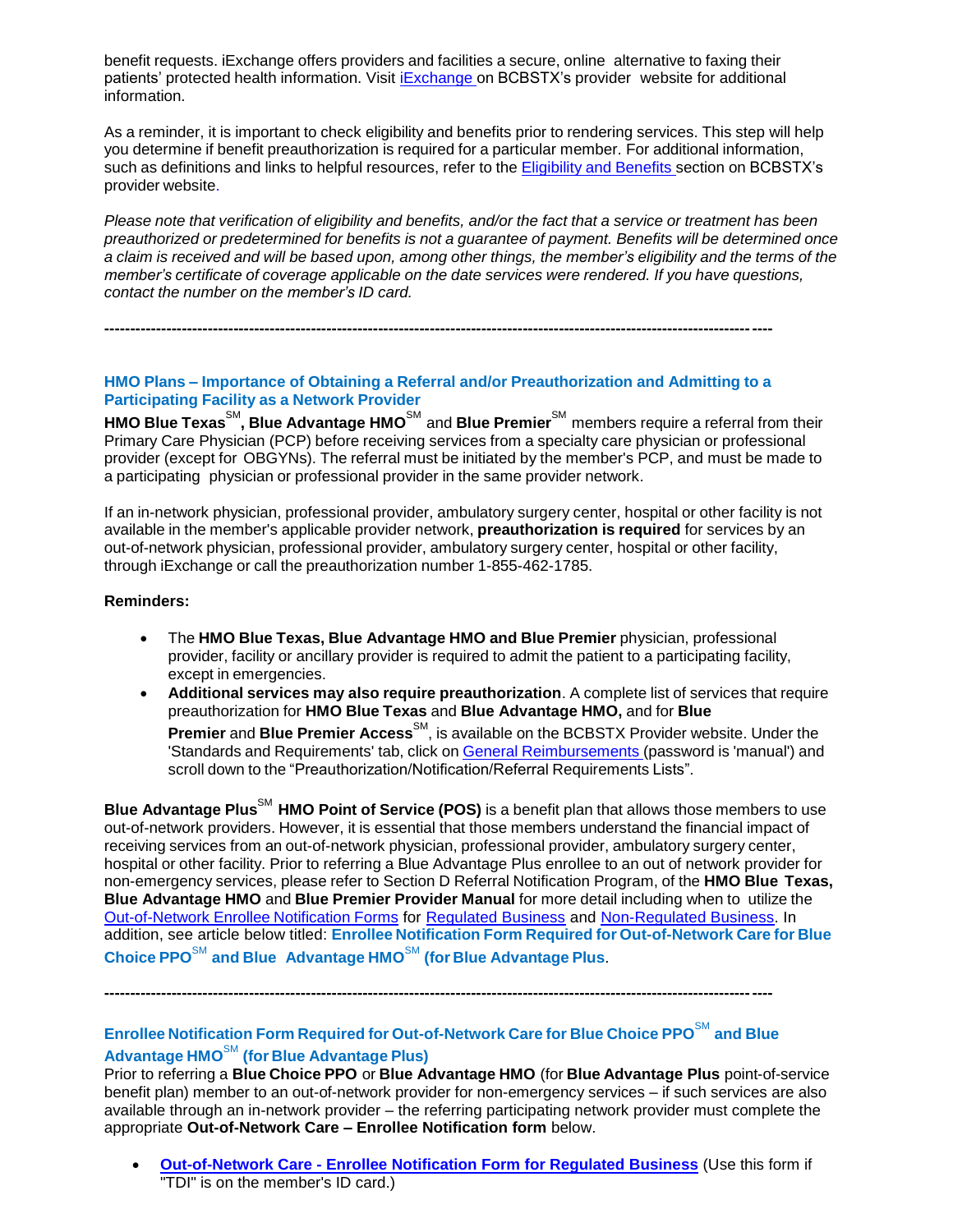**Out-of-Network Care - [Enrollee Notification Form for Non-Regulated Business](http://www.bcbstx.com/provider/pdf/out-of-network-care-enrollee-notification-form-nr.pdf)** (Use this form if "TDI" is **not** on the member's ID card.)

The referring network physician must provide a copy of the completed form to the enrollee and retain a copy in the enrollee's medical record files.

It is essential that **Blue Choice PPO** and **Blue Advantage Plus** enrollees fully understand the financial impact of an out-of-network referral to a physician, professional provider, hospital, ambulatory surgery center or other facility that does not participate in their Blue Cross and Blue Shield of Texas provider network. Blue Choice PPO and Blue Advantage Plus enrollees have out-of-network benefits and may choose to use out-of-network providers, however they will be responsible for an increased cost-share under their out-of-network benefits.

For additional information, refer to the [Provider Manual's](http://www.bcbstx.com/provider/gri/index.html) section D **Referral Notification Program** on the [bcbstx.com/provider](http://www.bcbstx.com/provider/index.html) website.

**---------------------------------------------------------------------------------------------------------------------------------**

### **Importance of Obtaining Preauthorization for Initial Stay and Add-on Days**

Preauthorization is required for certain types of care and services. Although Blue Cross and Blue Shield of Texas (BCBSTX) participating physicians and professional providers are required to obtain the preauthorization, it is the responsibility of the insured person to confirm that their physician or professional provider obtains preauthorization for services requiring preauthorization. Preauthorization must be obtained for any initial stay in a facility and any additional days or services added on.

If an insured person does not obtain preauthorization for initial facility care or services, or additional days or services added on, the benefit for covered expenses may be reduced.

Preauthorization does not guarantee payment. All payments are subject to determination of the insured person's eligibility, payment of required deductibles, copayments and coinsurance amounts, eligibility of charges as covered expenses, application of the exclusions and limitations, and other provisions of the policy at the time services are rendered.

**---------------------------------------------------------------------------------------------------------------------------------**

### **AIM RQI Reminder**

Physicians, professional providers and facility and ancillary providers must contact AIM Specialty Health<sup>®</sup>

(AIM) first to obtain a Radiology Quality Initiative (RQI) for Blue Choice  $\text{PPO}^{\text{SM}}$  subscribers when ordering or scheduling the following outpatient, non-emergency diagnostic imaging services when performed in a physician's, professional provider's or facility or ancillary provider's office, a professional provider's office, the outpatient department of a hospital or a freestanding imaging center:

- CT/CTA
- MRI/MRA
- SPECT/nuclear cardiology study
- PET scan

To obtain a Blue Choice PPO RQI, log into AIM's provider portal at [aimspecialtyhealth.com,](http://www.aimspecialtyhealth.com/) and complete the online questionnaire that identifies the reasons for requesting the exam. If criteria are met, you will receive an RQI. If criteria are not met, or if additional information is needed, the case will automatically be transferred for further clinical evaluation and an AIM nurse will follow up with your office.

AIM's ProviderPortal<sup>SM</sup> uses the term "Order" rather than "RQI."

*AIM Specialty Health (AIM) is an operating subsidiary of Anthem, Inc.*

#### **Notes:**

- 1. *Facilities cannot obtain a RQI from AIM on behalf of the ordering physician, professional provider, facility or ancillary provider.*
- 2. *The RQI program does not apply to Medicare enrollees with Blue Cross and Blue Shield of Texas (BCBSTX) Medicare supplement coverage. Medicare enrollees with BCBSTX PPO coverage are included in the program.*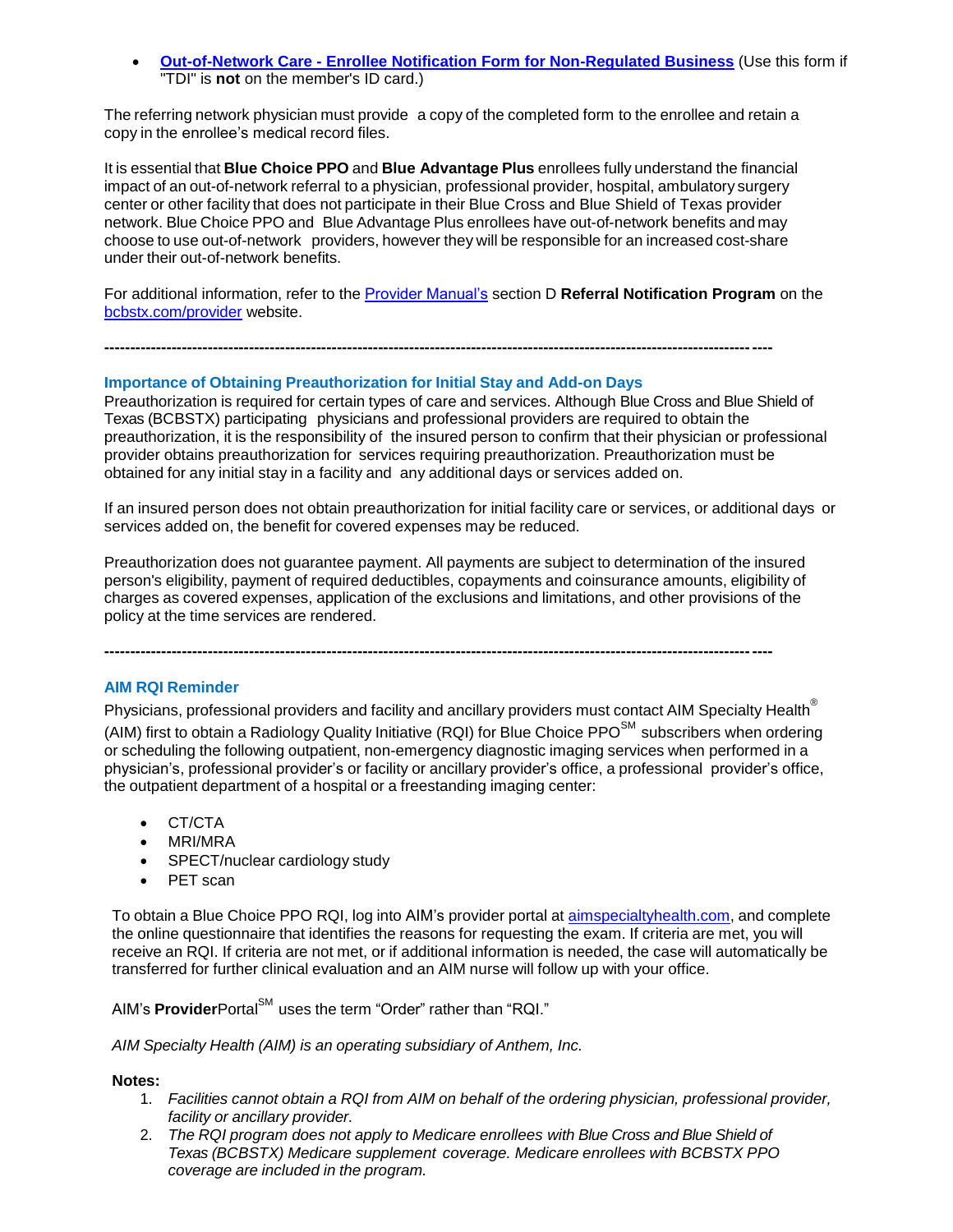# **Importance of Obtaining a Preauthorization/Referral**

A preauthorization/referral is required for certain types of care and services. Although Blue Cross and Blue Shield of Texas (BCBSTX) participating physicians, professional providers and facility and ancillary providers are required to obtain preauthorizations/referrals, it is also the responsibility of the member/subscriber to confirm that this action has been taken for services that require a preauthorization/referral.

**---------------------------------------------------------------------------------------------------------------------------------**

Preauthorizations/referrals must be obtained for any services provided by someone other than the member's primary care physician (PCP) (i.e., specialist, ambulatory surgery centers, ancillary, etc.). A preauthorization/referral is also needed for an initial stay in a facility and any additional days or services added on.

If a member/subscriber does not obtain a preauthorization/referral for initial facility care or services, or additional days or services added on, the benefit for covered expenses may be reduced.

A preauthorization/referral does not guarantee payment. All payments are subject to determination of the member/subscriber's eligibility, payment of required deductibles, copayments and coinsurance amounts, eligibility of charges as covered expenses, application of the exclusions and limitations and other provisions of the policy at the time services are rendered.

If a preauthorization/referral request is received from an out-of-network (OON) provider and the member/subscriber does not have an OON benefit, BCBSTX will contact the ordering provider to discuss network options. However, if a member/subscriber has an OON benefit, OON benefits will apply, which could result in a higher cost sharing.

**---------------------------------------------------------------------------------------------------------------------------------**

#### **Are Utilization Management Decisions Financially Influenced?**

Blue Cross and Blue Shield of Texas (BCBSTX) is dedicated to serving our customers through the provision of health care coverage and related benefit services. BCBSTX prohibits decisions based on financial incentives – utilization management decisions are based on appropriateness of care and service and existence of coverage.

BCBSTX does not specifically reward practitioners or clinicians for issuing denials of coverage, nor is there compensation based on the number or frequency of telephone calls or other contacts that occur with health care providers, members or subscribers. Financial incentives for utilization management decision makers do not encourage decisions that result in underutilization.

**---------------------------------------------------------------------------------------------------------------------------------**

**Benefits and Eligibility**

### **BCBS Medicare Advantage PPO Network Sharing**

**What is Blue Cross and Blue Shield (BCBS) Medicare Advantage (MA) PPO**SM **network sharing?** All BCBS MA PPO Plans participate in reciprocal network sharing. This network sharing will allow all BCBS MA PPO members to obtain in-network benefits when traveling or living in the service area of any other BCBS MA PPO Plan as long as the member sees a contracted BCBS MA PPO provider.

#### **What does the BCBS MA PPO network-sharing mean to me?**

If you are a contracted BCBS MA PPO provider with Blue Cross and Blue Shield of Texas (BCBSTX) and you see BCBS MA PPO members from other BCBS Plans, these BCBS MA PPO members will be extended the same contractual access to care and will be reimbursed in accordance with your negotiated rate with your Blue Cross and Blue Shield of Texas contract. These BCBS MA PPO members will receive in-network benefits in accordance with their member contract.

If you are not a contracted BCBS MA PPO provider with BCBSTX and you provide services for any BCBS MA PPO members, you will receive the Medicare allowed amount for covered services. For urgent or emergency care, you will be reimbursed at the member's in-network benefit level. Other services will be reimbursed at the out-of-network benefit level.

# **How do I recognize an out-of-area BCBS MA PPO member from one of these Plans participating in the BCBS MA PPO network sharing?**

You can recognize a BCBS MA PPO member when their Blue Cross and Blue Shield Member ID card has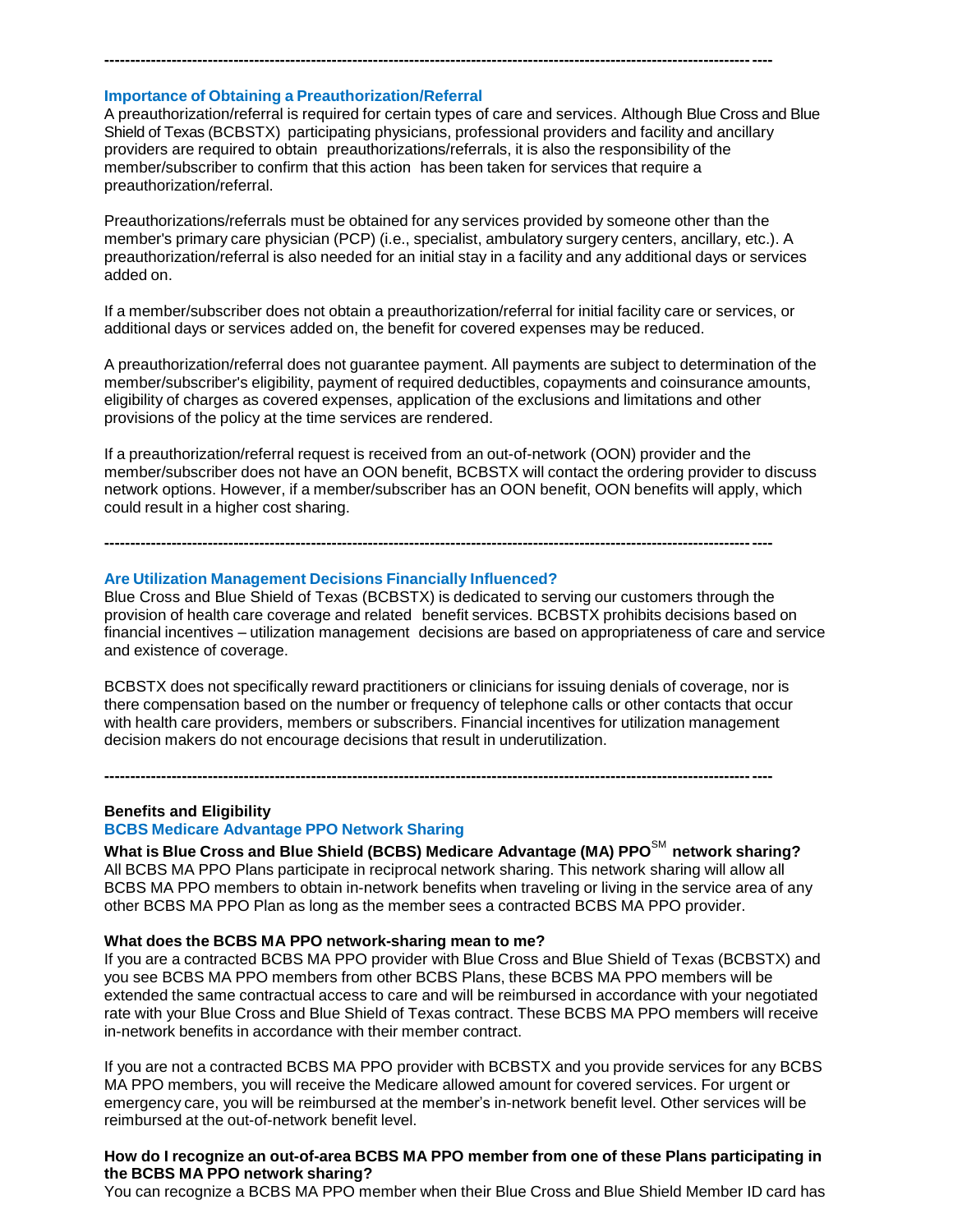

The *"MA"* in the suitcase indicates a member who is covered under the BCBS MA PPO network sharing program. BCBS MA PPO members have been asked not to show their standard Medicare ID card when receiving services; instead, members should provide their Blue Cross and/or Blue Shield member ID card.

### **Do I have to provide services to BCBS MA PPO members from these other BCBS Plans?**

If you are a contracted BCBS MA PPO provider with BCBSTX, you should provide the same access to care for BCBS MA members from other BCBS Plans as you do for BCBSTX MA PPO members. You can expect to receive the same contracted rates for such services.

If you are not a BCBS MA PPO contracted provider, you may see BCBS MA PPO members from other BCBS Plans, but you are not required to do so. Should you decide to provide services to BCBS MA PPO members, you will be reimbursed for covered services at the Medicare allowed amount based on where the services were rendered and under the member's out-of-network benefits. For urgent or emergency care, you will be reimbursed at the in-network benefit level.

# **What if my practice is closed to new local BCBS MA PPO members?**

If your practice is closed to new local BCBS MA PPO members, you do not have to provide care for BCBS MA PPO out-of-area members. The same contractual arrangements apply to these out-of-area network sharing members as your local BCBS MA PPO members.

# **How do I verify benefits and eligibility?**

Call BlueCard<sup>®</sup> Eligibility at 800-676-BLUE (800-676-2583) and provide the BCBS MA PPO member's alpha prefix located on the member's ID card.

### **You may also submit electronic eligibility requests for BCBS MA PPO members. Follow these three easy steps:**

- Log in to the [Availity](https://claims.realmed.com/) Portal, the Availity Revenue Cycle [Management](https://claims.realmed.com/MainFrameset.htm) Portal or your preferred vendor
- Enter required data elements
- Submit your request

# **Where do I submit the claim?**

You should submit the claim to BCBSTX under your current billing practices. Do not bill Medicare directly for any services rendered to a BCBS MA PPO member.

### **What will I be paid for providing services to these out-of-area BCBS MA PPO network sharing members?**

If you are a BCBS MA PPO contracted provider with BCBSTX, benefits will be based on your contracted BCBS MA PPO rate for providing covered services to BCBS MA PPO members from any BCBS MA PPO Plan. Once you submit the BCBS MA PPO claim, BCBSTX will work with the other Plan to determine benefits and send you the payment.

### **What will I be paid for providing services to other BCBS MA out-of-area members not participating in the BCBS MA PPO Network Sharing?**

When you provide covered services to other BCBS MA PPO out-of-area members not participating in network sharing, benefits will be based on the Medicare allowed amount. Once you submit the BCBS MA PPO claim, BCBSTX will send you the payment. However, these services will be paid under the BCBS MA member's out-of-network benefits unless for urgent or emergency care.

# **What is the BCBS MA PPO member cost sharing level and co-payments?**

A BCBS MA PPO member cost sharing level and co-payment is based on the BCBS MA PPO member's health plan. You may collect the co-payment amounts from the BCBS MA PPO member at the time of service. To determine the cost sharing and/or co-payment amounts, you should call the Eligibility Line at 800-676-BLUE(800-676-2583).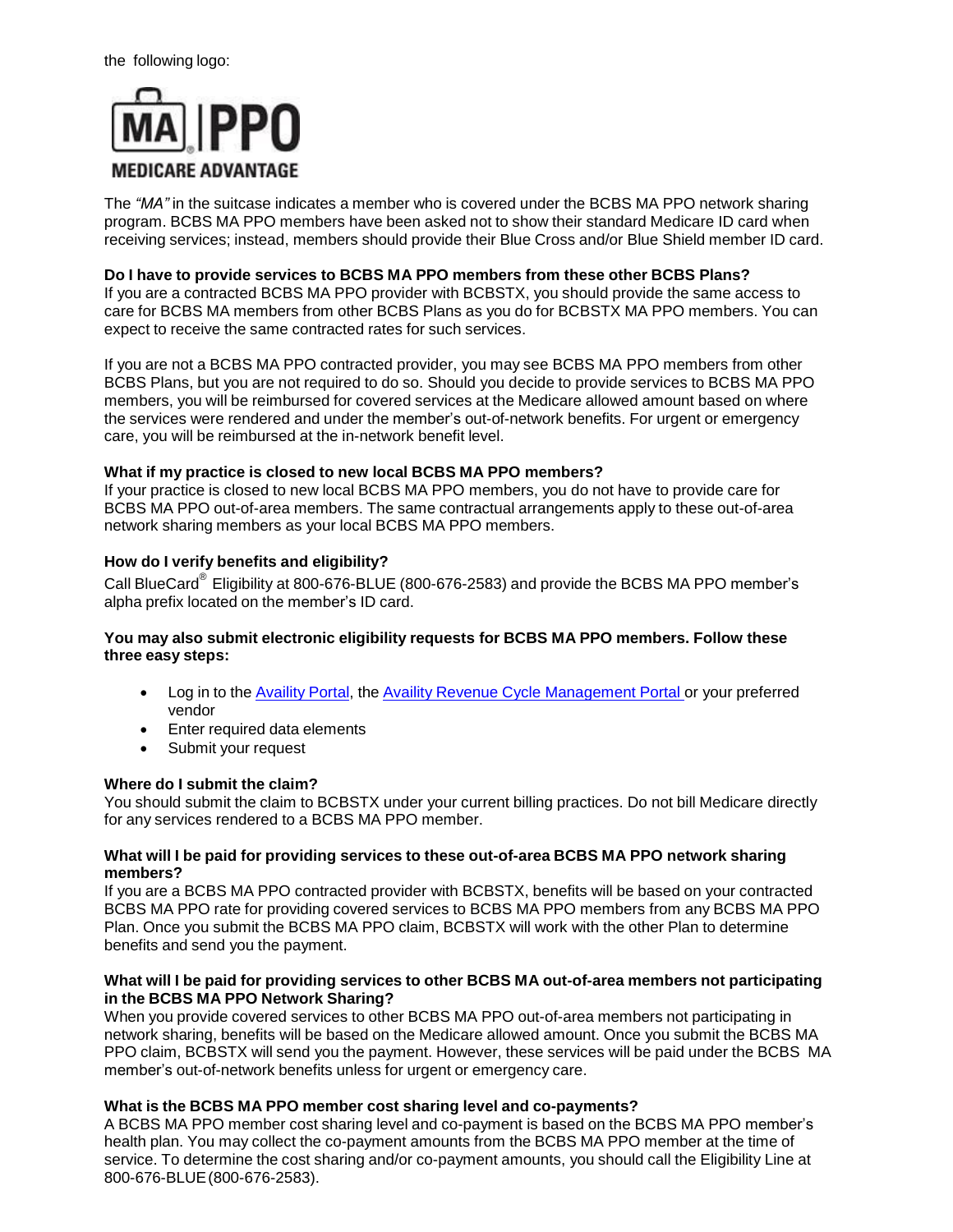### **May I balance bill the BCBS MA PPO member the difference in my charge and the allowance?**

No, you may not balance bill the BCBS MA PPO member for this difference. Members may be balance billed for any deductibles, co-insurance, and/or co-pays.

#### **What if I disagree with the reimbursement amount I received?**

If there is a question concerning the reimbursement amount, contact Blue Cross Medicare Advantage (PPO) Customer Service at 877-774-8592*.*

#### **Who do I contact if I have a question about BCBS MA PPO network sharing?**

If you have any questions regarding the BCBS MA PPO program or products, contact Blue Cross Medicare Advantage (PPO) Customer Service at 877-774-8592*.*

**---------------------------------------------------------------------------------------------------------------------------------**

#### **Claims**

#### **Fee Schedule Updates**

Reimbursement changes and updates for Blue Choice PPO, HMO Blue Texas (Independent Provider Network only), Blue Advantage HMO and Blue Premier practitioners will be posted under Standards and Requirements / General Reimbursement Information/Reimbursement Schedules and Related Information / Professional Schedules section on the Blue Cross and Blue [Shield of Texas \(BCBSTX\)](https://www.bcbstx.com/provider/) provider website at bcbstx.com/provider.

The changes will not become effective until at least 90 days from the posting date. The specific effective date will be noted for each change that is posted. To view this information, visit the General Reimbursement Information section on the BCBSTX provider website. The [CPT/HCPCS Dr](https://www.bcbstx.com/provider/gri/index.html)ug/Injectable codes Fee Schedule will be updated quarterly on March 1, June 1, Sept. 1 and Dec. 1 each year. The NDC Fee Schedule will be updated monthly.

**---------------------------------------------------------------------------------------------------------------------------------**

### **Technical and Professional Components**

**Modifiers 26 and TC:** Modifier 26 denotes professional services for lab and radiological services. Modifier TC denotes technical component for lab and radiological services. These modifiers should be used in conjunction with the appropriate lab and radiological procedures only.

**---------------------------------------------------------------------------------------------------------------------------------**

**Note:** When a physician or professional provider and facility or ancillary provider performs both the technical and professional service for a lab or radiological procedure, he/she must submit the total service, not each service individually.

**Surgical Procedures Performed in the Physician's Office**

When performing surgical procedures in a non-facility setting, the physician and professional provider reimbursement covers the services, equipment and some of the supplies needed to perform the surgical procedure when a member/subscriber receives these services in the physician's or professional provider's office.

Reimbursement will be allowed for some supplies billed in conjunction with a surgical procedure performed in a physician's or professional provider's office. To help determine how coding combinations on a particular claim may be evaluated during the claim adjudication process, you may continue to utilize Clear Claim Connection™ (C3). C3 is a free, online reference tool that mirrors the logic behind Blue Cross and Blue Shield of Texas' (BCBSTX) code-auditing software. Refer to the BCBSTX provider website at [bcbstx.com/provider](https://www.bcbstx.com/provider/tools/clear_claim_connection.html) for additional information on gaining access to C3.

Please note the physician's and professional provider's reimbursement includes surgical equipment that may be owned or supplied by an outside surgical equipment or Durable Medical Equipment (DME) vendor. Claims from the surgical equipment or DME vendor will be denied based on the fact that the global physician's or professional provider's reimbursement includes staff and equipment.

**---------------------------------------------------------------------------------------------------------------------------------**

#### **Reminder: Pass-through Billing**

Blue Cross and Blue Shield of Texas (BCBSTX) does not permit pass-through billing. Pass-through billing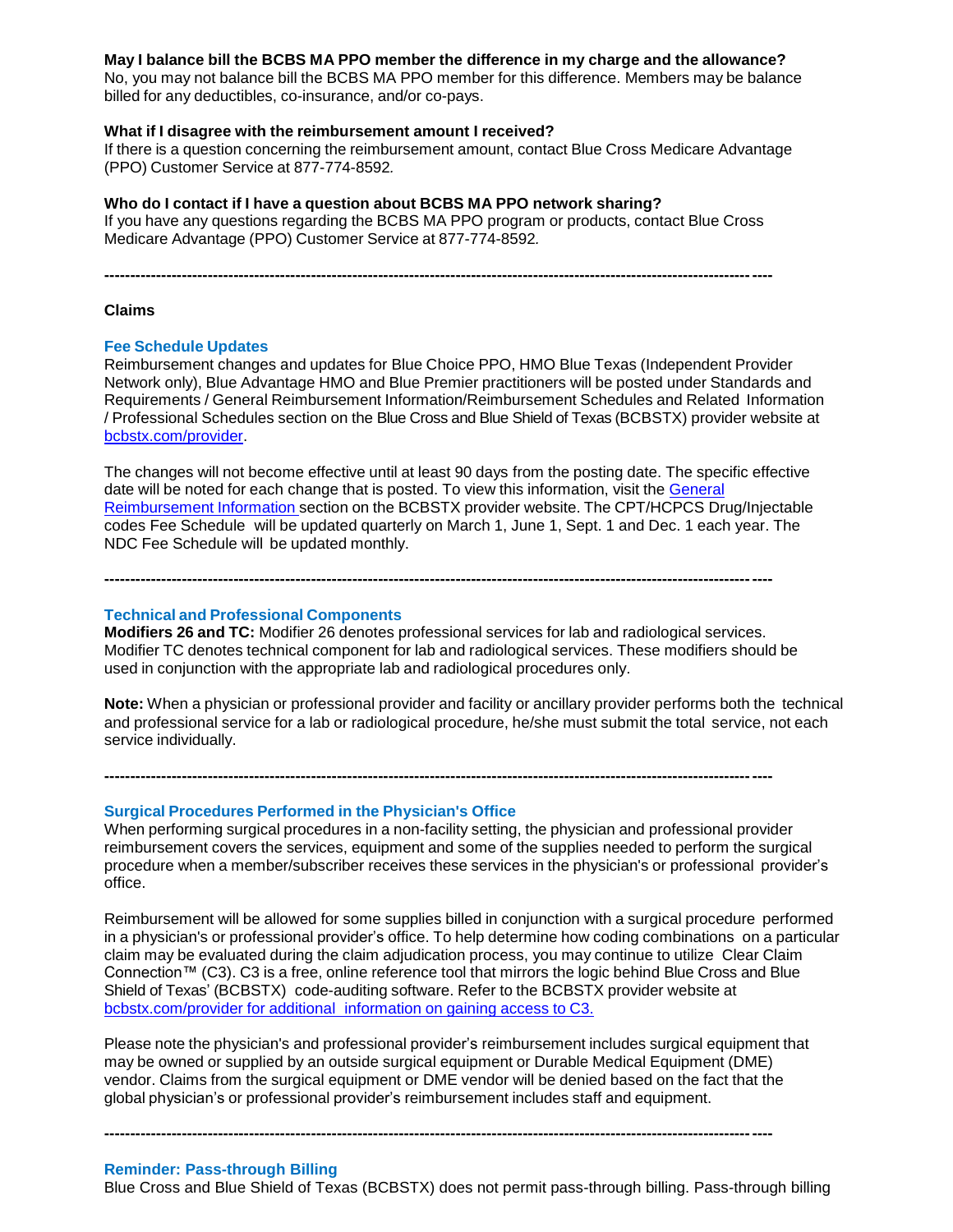occurs when the ordering physician, professional provider or facility or ancillary provider requests and bills for a service, but the service is not performed by the ordering physician, professional provider or facility or ancillary provider.

### **The performing physician, professional provider or facility and ancillary provider should bill for these services unless otherwise approved by BCBSTX. BCBSTX does not consider the following scenarios to be pass-through billing:**

- The service of the performing physician, professional provider or facility and ancillary provider is performed at the place of service of the ordering provider and is billed by the ordering physician or professional provider.
- The service is provided by an employee of a physician, professional provider or facility and ancillary provider (physician assistant, surgical assistant, advanced nurse practitioner, clinical nurse specialist, certified nurse midwife or registered first assistant who is under the direct supervision of the ordering physician or professional provider) and the service is billed by the ordering physician or professional provider.

### **The following modifiers should be used by the supervising physician when he/she is billing for services rendered by a Physician Assistant (PA), Advanced Practice Nurse (APN) or Certified Registered Nurse First Assistant (CRNFA):**

- **AS modifier:** A physician should use this modifier when billing on behalf of a PA, APN or CRNFA for services provided when the aforementioned providers are acting as an assistant during surgery. (Modifier AS is to be used *ONLY* if they assist at surgery.)
- **SA modifier:** A supervising physician should use this modifier when billing on behalf of a PA, APN or CRNFA for **non-surgical** services. (Modifier SA is used when the PA, APN, or CRNFA is assisting with any other procedure that *DOES NOT* include surgery.)

**---------------------------------------------------------------------------------------------------------------------------------**

# **Improvements to the Medical Records Process for BlueCard® Claims**

Blue Cross and Blue Shield of Texas (BCBSTX) is now able to send medical records electronically to all Blue Cross and/or Blue Shield Plans. This method significantly reduces the time it takes to transmit supporting documentation for BlueCard claims and eliminates lost or misrouted records.

As always, we request that you submit your medical records to BCBSTX if needed for claims processing.

Requests for medical records from other Blues Plans before rendering services, as part of the preauthorization process, should be submitted directly to the requesting Plan.

**---------------------------------------------------------------------------------------------------------------------------------**

#### **Contracted Providers Must File Claims**

As a reminder, physicians, facilities, professional providers and ancillary providers must file claims for any covered services rendered to a patient enrolled in a Blue Cross and Blue Shield of Texas (BCBSTX) health plan. You may collect the full amounts of any deductible, coinsurance or copayment due and then file the claim with BCBSTX. Arrangements to offer cash discounts to an enrollee in lieu of filing claims with BCBSTX violate the requirements of your provider contract with BCBSTX.

Notwithstanding the foregoing, a provision of the American Recovery and Reinvestment Act changed HIPAA to add a requirement that if a patient self pays for a service in full and directs a provider to not file a claim with the patient's insurer, the provider must comply with that directive and may not file the claim in question. In such an event, you must comply with HIPAA and not file the claim to BCBSTX.

**---------------------------------------------------------------------------------------------------------------------------------**

### **Billing for Non-covered Services**

As a reminder, contracted physicians, professional providers, facility and ancillary providers may collect payment from members/subscribers for copayments, co-insurance and deductible amounts. The physician, professional provider, facility or ancillary provider may not charge the member/subscriber more than the patient share shown on their provider claim summary (PCS) or electronic remittance advice (ERA).

In the event that Blue Cross and Blue Shield of Texas (BCBSTX) determines that a proposed service is not a covered service, the physician, professional provider, facility or ancillary provider must inform the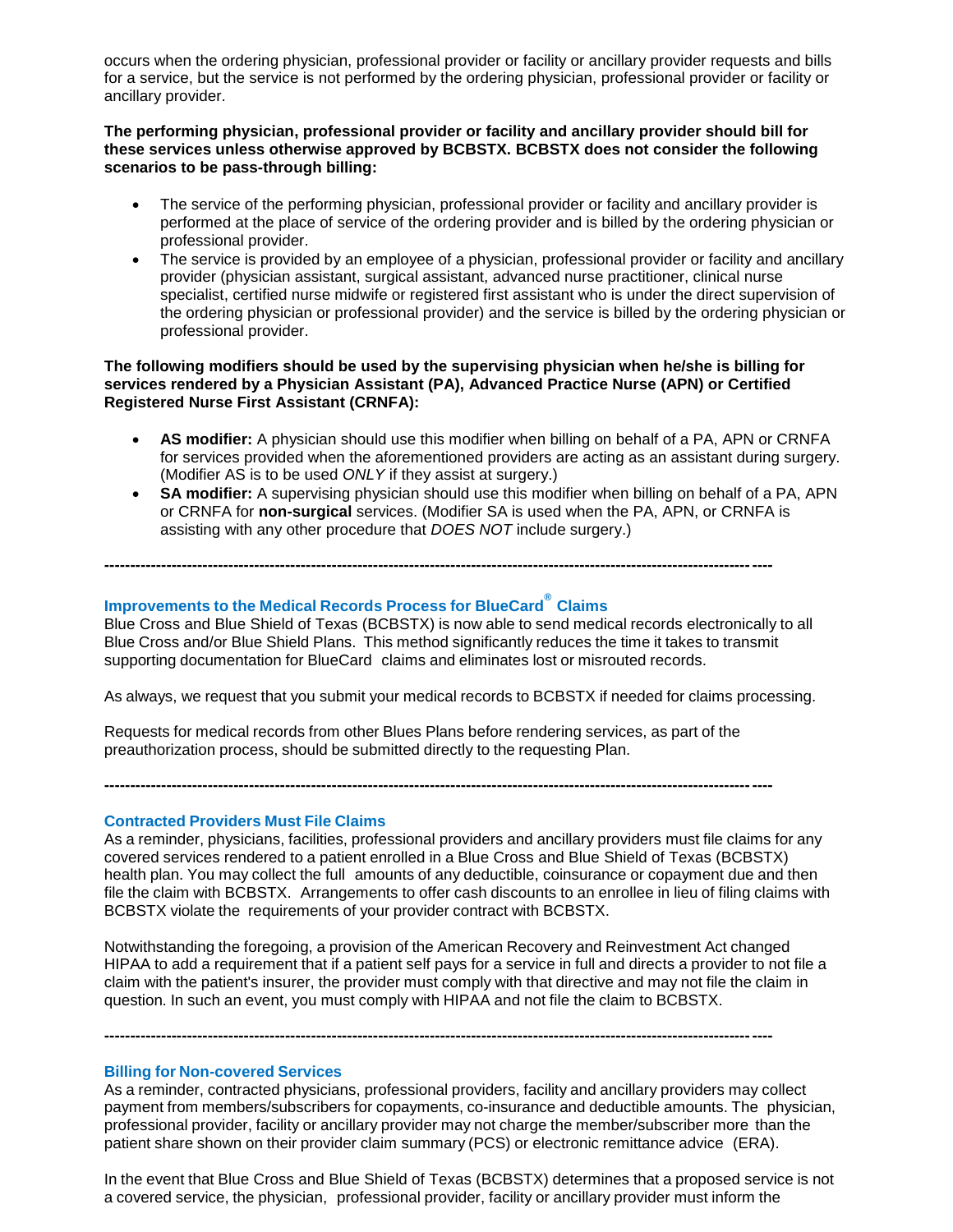member/subscriber in writing in advance. This will allow the physician, professional, facility or ancillary provider to bill the member/subscriber for the non-covered service rendered.

In no event shall a contracted physician, professional provider, facility or ancillary provider collect payment from the subscriber for identified hospital acquired conditions and/or serious reportable events.

**---------------------------------------------------------------------------------------------------------------------------------**

### **Avoidance of Delay in Claims Pending COB Information**

Blue Cross and Blue Shield of Texas (BCBSTX) receives thousands of claims each month that require unnecessary review for coordination of benefits (COB). What that means to our physicians, professional providers, facility and ancillary providers is a possible delay, or even denial of services, pending receipt of the required information from the member/subscriber.

### **Here are some tips to help prevent claims processing delays when there is only one insurance carrier:**

- CMS-1500, box 11-d if there is no secondary insurance carrier, mark the "No" box.
- Do not place anything in box 9, a through d this area is reserved for member information for a secondary insurance payer.

It is critical that no information appears in box 11-d or in box 9 a-d if there is only one insurance payer.

**---------------------------------------------------------------------------------------------------------------------------------**

### **Claims and Eligibility**

### **Flucelvax Quadrivalent Billing Update**

The American Medical Association released CPT<sup>®</sup> code 90674 (Influenza virus vaccine, quadrivalent [ccIIV4], derived from cell cultures, subunit, preservative and antibiotic free, 0.5 mL dosage), which best describes Flucelvax Quadrivalent – a new flu vaccine for the 2016-2017 flu season. This code will be effective Jan. 1, 2017. Until the effective date, Blue Cross and Blue Shield of Texas (BCBSTX) feels Flucelvax Quadrivalent is appropriately billed with CPT code 90749.

**-----------------------------------------------------------------------------------------------------------------------------**

### **Implantable Device Versus Medical Supply/Material**

We have received a number of questions from providers about billing for implants. To help address the topic, we have provided a reminder about the National Uniform Billing Committee definition of an implant.

### **National Uniform Billing Committee (NUBC) definition of an implant:**

- Revenue Code 274 Prosthetic/orthotic devices
- Revenue Code 275 Pacemaker
- Revenue Code 278 Other Implants

An implantable device is that which is implanted, such as a piece of tissue, a tooth, a pellet of medicine, or a tube or needle containing radioactive substance, a graft or an insert. Also included are liquid and solid plastic materials used to augment tissues or to fill in areas traumatically or surgically removed. Also included is an object or material partially or totally inserted or grafted into the body for prosthetic, therapeutic or diagnostic purposes.

Examples of other implants reported under revenue code 278 include stents, artificial joints, shunts, grafts, pins, plates, screws, anchors and radioactive seeds (not an all-inclusive list).

Supplies that are not implantable should be submitted as supply charges. In conjunction, a device is not a "material or supply furnished incident to a service." Items used as routine supplies should not be submitted as an implant. Guide wires, catheters and clips that are used during surgery but do not remain in the body are used the same way as an instrument and are not "implanted" should not be submitted as an implant.

Additional reference and definition of implantable devices, supplies and material can be located in the UB04 Editor and the website of the implantable device's manufacturer.

**---------------------------------------------------------------------------------------------------------------------------------**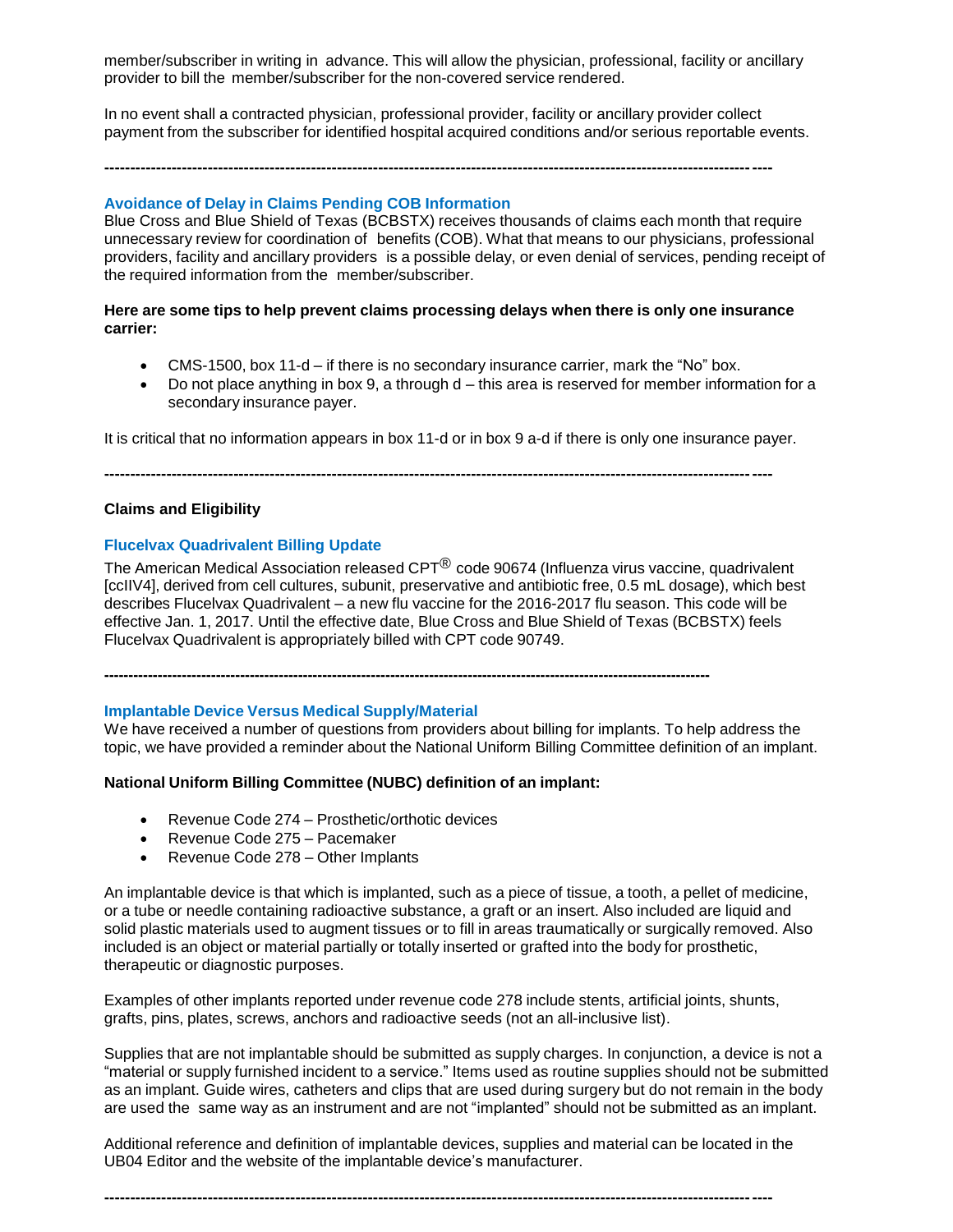#### **Online Portal Applications Help Expedite Administrative Workflows**

Does your office or organization ever ask: **"Is this patient eligible for Blue Cross and Blue Shield Texas (BCBSTX) benefits? Does this service require preauthorization? or How did my claim process?"** If so, these questions and so many more can be answered in a matter of seconds with a few key strokes using an online portal application, such as Availity®.

Electronic options deliver real-time resolutions, avoiding disapproved services and optimizing your payment. You can confirm patient coverage, preauthorize services and post payments with a few simple clicks.

### **Not only can you conduct HIPAA-compliant transactions online, using Availity you can also:**

- Submit pre- and post-exam transactions
- Conduct pre-service requests
- Complete post-service reconciliations
- Update provider demographics
- Enroll for electronic remittance and fund transfers

If you have not registered and would like to learn more about Availity, and our online referral and preauthorization tool iExchange®, register for one of the [Back to Basics: Availity 101 webinars](https://www.bcbstx.com/provider/training/provider_education.html) being held weekly through December.

Additionally, for more advanced training of online tools, email a Provider Education Consultant at [PECS@bcbstx.com.](mailto:PECS@bcbstx.com)

*Availity is a registered trademark of Availity, L.L.C., a separate company that operates a health information network to provide electronic information exchange services to medical professionals. Availity provides administrative services to BCBSTX. Aerial, iExchange and Medecision® are trademarks of Medecision, Inc., a separate company that offers collaborative health care management solutions for payers and providers. BCBSTX makes no endorsement, representations or warranties regarding any products or services offered by third party vendors such as Availity. If you have any questions about the products or services offered by such vendors, you should contact the vendor(s) directly.*

**---------------------------------------------------------------------------------------------------------------------------------**

### **Implantable Device Versus Medical Supply/Material**

We have received a number of questions from providers about billing for implants. To help address the topic, we have provided a reminder about the National Uniform Billing Committee definition of an implant.

### **National Uniform Billing Committee (NUBC) definition of an implant:**

- Revenue Code 274 Prosthetic/orthotic devices
- Revenue Code 275 Pacemaker
- Revenue Code 278 Other Implants

An implantable device is that which is implanted, such as a piece of tissue, a tooth, a pellet of medicine, or a tube or needle containing radioactive substance, a graft or an insert. Also included are liquid and solid plastic materials used to augment tissues or to fill in areas traumatically or surgically removed. Also included is an object or material partially or totally inserted or grafted into the body for prosthetic, therapeutic or diagnostic purposes.

Examples of other implants reported under revenue code 278 include stents, artificial joints, shunts, grafts, pins, plates, screws, anchors and radioactive seeds (not an all-inclusive list).

Supplies that are not implantable should be submitted as supply charges. In conjunction, a device is not a "material or supply furnished incident to a service." Items used as routine supplies should not be submitted as an implant. Guide wires, catheters and clips that are used during surgery but do not remain in the body are used the same way as an instrument and are not "implanted" should not be submitted as an implant.

Additional reference and definition of implantable devices, supplies and material can be located in the UB04 Editor and the website of the implantable device's manufacturer.

**---------------------------------------------------------------------------------------------------------------------------------**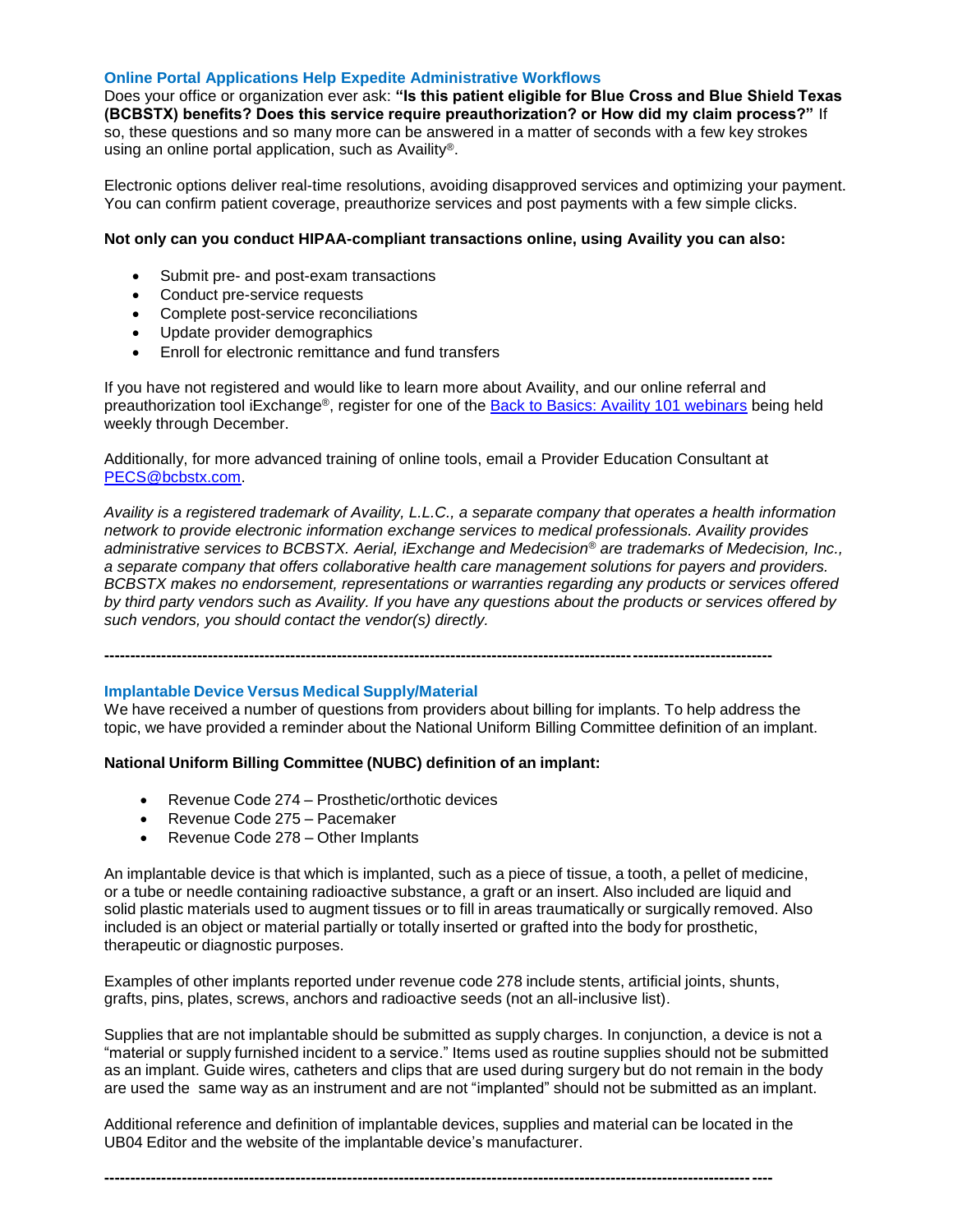### **Hospitals, and Routine Services and Supplies**

Routine services and supplies are generally already included by the provider in charges related to other procedures or services. As such, these items are considered non-billable for separate reimbursement. The following guidelines may assist hospital personnel in identifying items, supplies, and services that are not separately billable. **This is not an all-inclusive list.**

- Any supplies, items and services that are necessary or otherwise integral to the provision of a specific service and/or the delivery of services in a specific location are considered routine services and not separately billable in the inpatient and outpatient environments.
- All items and supplies that may be purchased over-the-counter are not separately billable.
- All reusable items, supplies and equipment that are provided to all patients during an inpatient or outpatient admission are not separately billable.
- All reusable items, supplies and equipment that are provided to all patients admitted to a given treatment area or units are not separately billable.
- All reusable items, supplies and equipment that are provided to all patients receiving the same service are not separately billable.

**---------------------------------------------------------------------------------------------------------------------------------**

### **Clinical Resources**

### **Coordination of Care Between Medical and Behavioral Health Providers**

Blue Cross and Blue Shield of Texas (BCBSTX) continually strives to promote coordination of member care between medical and behavioral health providers. We understand that communication between providers and their patients regarding the treatment and coordination of care can pose challenges.

### **Here are few resources available to you through BCBSTX:**

### **1. The Coordination of Care Form Available Online**

To provide assistance when coordinating care, BCBSTX has created a [Coordination](http://www.bcbstx.com/provider/pdf/bh_coordination_care.pdf) of Care form that is available online. This new form may help in communicating patient information, such as:

- To provide member treatment information **to** another treating provider
- To request member treatment information **from** another treating provider

It is important to note that a written release to share clinical information with members' medical providers must be obtained prior to the use of this form. BCBSTX recommends obtaining a written release prior to the onset of treatment.

If you are requesting member treatment information from another provider, it is recommended that the Patient Information and Referring Provider sections of the form be completed in order to expedite the care coordination process for the receiving provider.

### **2. If You Need Help Finding Behavioral Health Providers for Your Patients**

Call the number on the back of members' BCBSTX ID cards to receive assistance in finding outpatient providers or behavioral health facilities.

### **3. Behavioral Health or Medical Case Management Services**

If you believe a patient has complex health needs and could benefit from additional support and resources from a clinician, you can make a referral to one of the BCBSTX Case Management programs by calling the number on the back of the member's BCBSTX ID card. Case Management can also provide you and the member with information about additional resources provided by their insurance plan.

# **--------------------------------------------------------------------------------------------------------------------------------- 2015 Continuity and Coordination of Care Report Results, and Recommended Interventions**

Continuity and coordination of care is important to the care of members. Therefore, it is important that the Primary Care Physician (PCP) be kept informed of a member's condition and any treatment provided by specialist providers (SCP), ancillaries or other health care providers.

Blue Cross and Blue Shield Texas (BCBSTX) monitors the continuity and coordination of care between PCP and specialist providers across the health care network, at least annually. From 2014 Physician Office Review evaluations, opportunities were identified to improve communication between PCP and specialist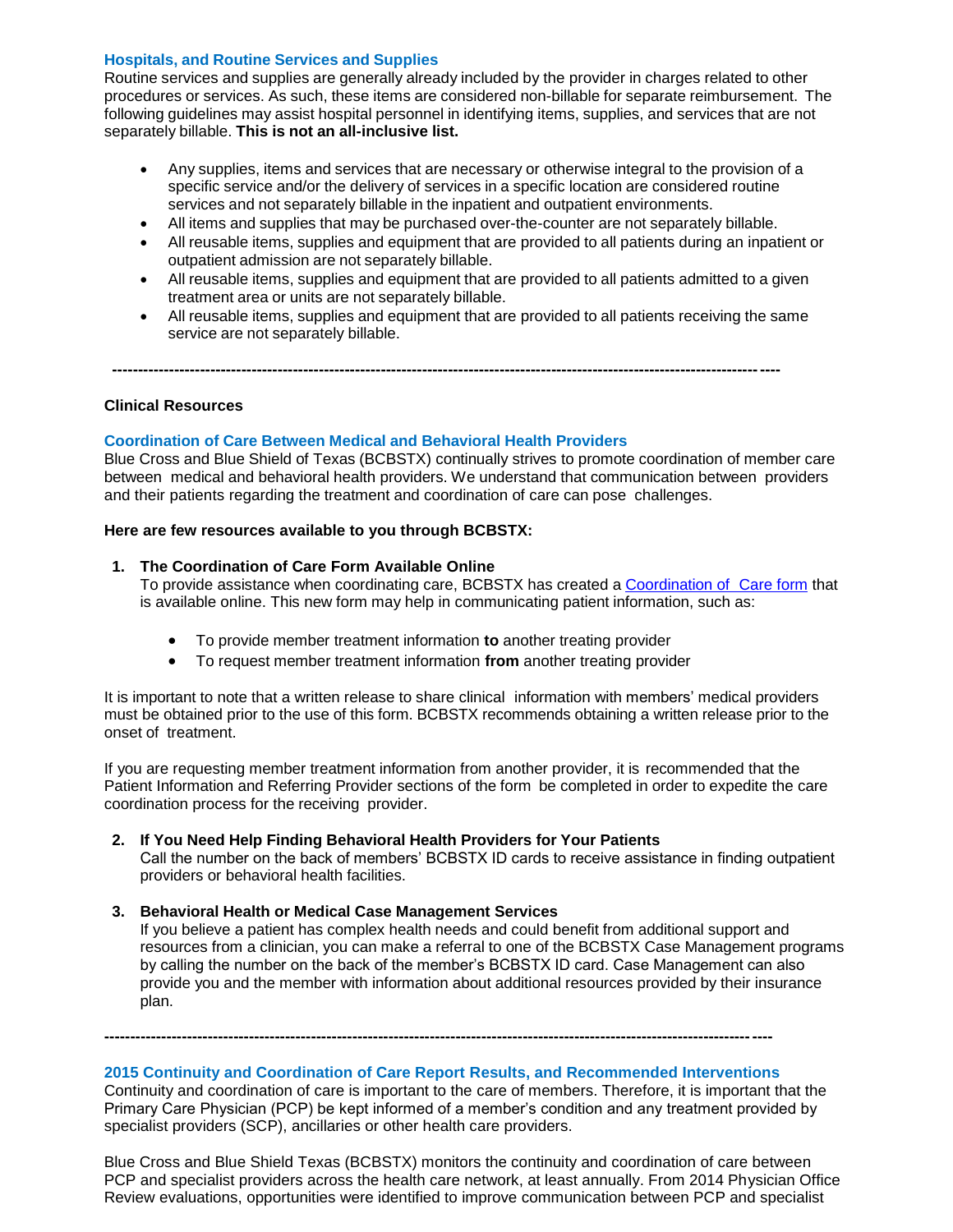consultations. The BCBSTX 2015 Provider Satisfaction Survey was modified to include questions related to continuity and coordination of care in order to better analyze strengths and opportunities.

### **Specific questions were added to the following areas:**

- Referral to an ophthalmologist or optometrist for patients requiring a diabetic eye exam and receiving results
- Timely discharge summary data for patients who have been hospitalized is provided to practitioners and includes medication administration instructions

The audits from the Physician Office Review Program had high scores related to continuity and coordination of care. One consideration from the evaluation is that offices were randomly selected without knowledge of patients that required continuity and coordination services from other providers. This resulted in very small denominator of records to assess for continuity and coordination of care. Recommendation for future studies is that the methodology should be evaluated in order to generate a sample of members in need of continuity and coordination of care.

### **In the 2015 Provider Satisfaction Survey the following items scored less than the target of 85 percent:**

- Receiving eye exam results from eye care professionals
- Receiving summary information after inpatient discharge
- Overall satisfaction with continuity of care

| <b>Survey Question</b>                                                                                                                 | Goal | <b>BCBSTX 2015 Score</b> |
|----------------------------------------------------------------------------------------------------------------------------------------|------|--------------------------|
| 33. Do ophthalmologists and optometrists inform you of<br>their findings after seeing patients you referred for diabetes<br>eye exams? |      | 77%                      |
| 34. When your patients are admitted to a hospital, are you<br>sent summary information after the discharge?                            |      | 72%                      |
| 35. When you receive hospital discharge information, does<br>it reach your office within five business days?                           | 85%  | 80%                      |
| 36. When you receive hospital discharge information, does<br>it contain adequate information about medications at<br>discharge?        |      | 88%                      |
| 40. Overall Satisfaction with Continuity of Care                                                                                       |      | 76%                      |

The findings of this survey recognize the barriers to care that impact continuity-of-care coordination and BCBSTX's HEDIS rates. The possibilities for improvements were identified to remove barriers impacting continuity and coordination of care.

### **To support continuity and coordination of care, BCBSTX is recommending the following interventions:**

- 1. Specialists should provide a report to the Primary Care Physician summarizing the member's visit, the services provided and recommended follow-up treatment or needs.
- 2. Hospitals provide timely discharge summary reports to primary care physicians that include a synopsis of the stay, treatment or procedures done, follow-up needs and a list of discharge medications.

Please contact Quality Improvement Programs at 800-863-9798 with questions or comments.

**---------------------------------------------------------------------------------------------------------------------------------**

### **Electronic Options**

### **Reminder: Corrected Claim Request Change, Effective July 11, 2016**

As a reminder, effective July 11, 2016, corrected claim requests for previously adjudicated claims must be submitted as electronic replacement claims, or on the appropriate professional (CMS-1500) or institutional (UB-04) paper claim, and Claim Review form.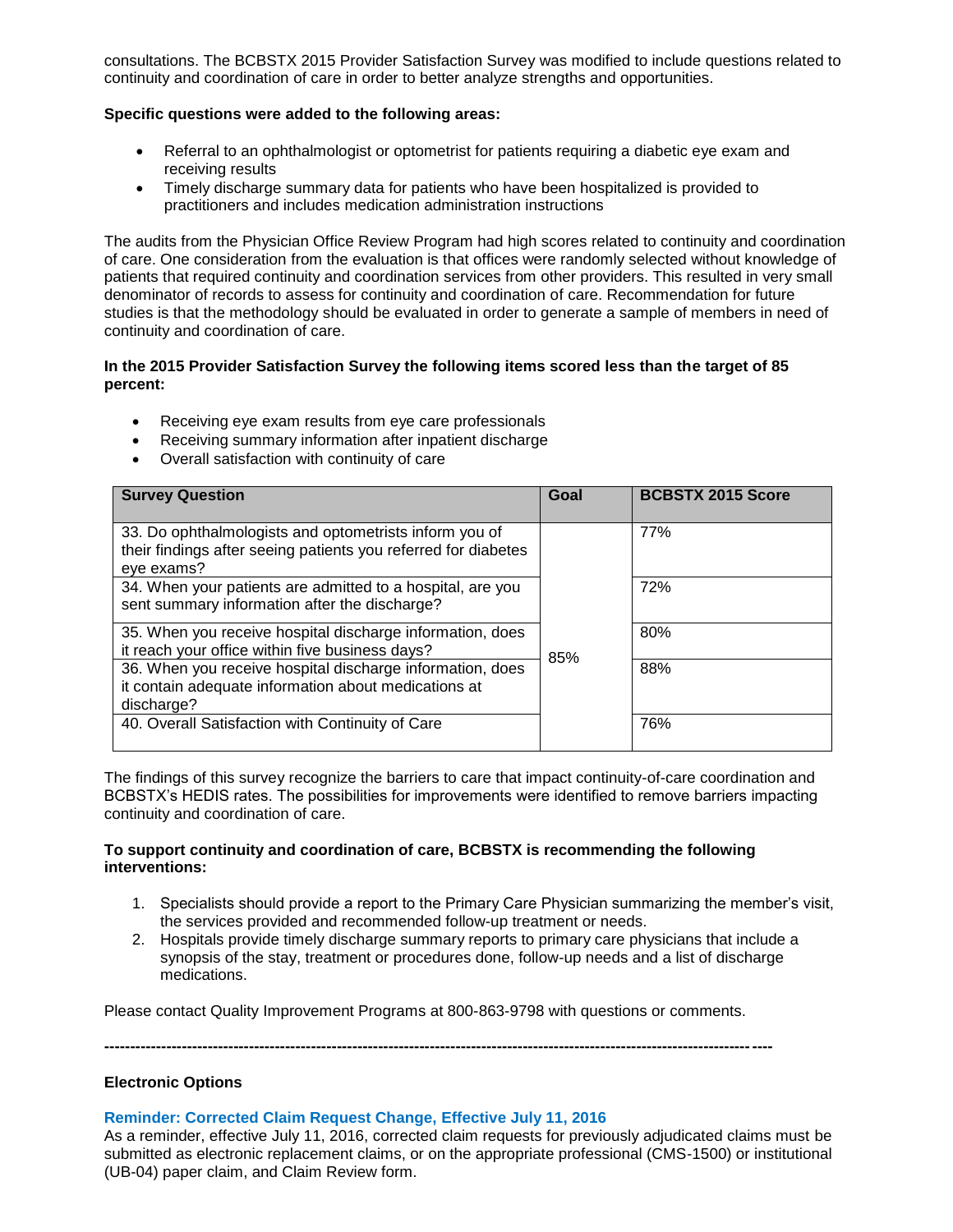# **Electronic Submission**

Electronic replacement claims should be submitted with the appropriate claim frequency code. Frequency code 7 will result in Blue Cross and Blue Shield of Texas (BCBSTX) adjudicating the original claim number (sometimes referred to as a Document Control Number, or DCN) with the corrections. The replacement claim will be issued a new BCBSTX claim number and subsequently deny based on the re-adjudication of the original claim.

**Note:** Claim corrections submitted without the appropriate frequency code will deny as a duplicate and the original BCBSTX claim number will not be adjudicated. See below for additional information on claim frequency codes and guidelines to assist you with when and how to use them for making corrections to electronic claims submitted to BCBSTX.

| <b>Claim Frequency Codes</b>           |                                                                                                                                                |                                                                                                                                                    |                                                                                                                                                                          |
|----------------------------------------|------------------------------------------------------------------------------------------------------------------------------------------------|----------------------------------------------------------------------------------------------------------------------------------------------------|--------------------------------------------------------------------------------------------------------------------------------------------------------------------------|
| Code                                   | <b>Description</b>                                                                                                                             | <b>Filing Guidelines</b>                                                                                                                           | <b>Action</b>                                                                                                                                                            |
| 5 Late Charge(s)                       | Use to submit additional<br>charges for the same<br>date(s) of service as a<br>previous claim.                                                 | File electronically, as<br>usual. Include only the<br>additional late charges<br>that were not included<br>on the original claim.                  | <b>BCBSTX will add the</b><br>late charges to the<br>previously processed<br>claim.                                                                                      |
| 7 Replacement of<br><b>Prior Claim</b> | Use to replace an entire<br>claim (all but identity<br>information).                                                                           | File electronically, as<br>usual. File the claim in<br>its entirety, including all<br>services for which you<br>are requesting<br>reconsideration. | <b>BCBSTX will replace</b><br>the original claim with<br>corrections and the<br>replacement claim will<br>be denied. Refer to<br>the original claim for<br>adjudication. |
| 8 Void/Cancel of<br><b>Prior Claim</b> | Use to entirely eliminate<br>a previously submitted<br>claim for a specific<br>provider, patient, insured<br>and "statement covers<br>period." | File electronically, as<br>usual. Include all<br>charges that were on<br>the original claim.                                                       | <b>BCBSTX will void the</b><br>original claim from<br>records, based on<br>request.                                                                                      |

# **Paper Submission**

More than 98 percent of the claims BCBSTX receives from providers are submitted electronically. BCBSTX encourages all providers to use electronic options as the primary method for claim submission. There are several multi-payer web vendors available to providers. If you are a registered Availity® web portal user, you have access to submit direct data entry replacement claims electronically, at no additional cost.

As of July 11, 2016, any changes to a claim that are specified **only** on the Claim Review form (or via a letter) will be returned with a notice advising resubmission on the appropriate CMS-1500 or UB-04 paper claim form. Paper claim submitters are required to indicate "corrected claim" on the paper claim form and the accompanying Claim Review form.

*Availity is a trademark of Availity, L.L.C., a separate company that operates a health information network to provide electronic information exchange services to medical professionals. Availity provides administrative services to BCBSTX. BCBSTX makes no endorsement, representations or warranties regarding any products or services offered by third party vendors such as Availity. If you have any questions about the products or services offered by such vendors, you should contact the vendor(s) directly.*

**---------------------------------------------------------------------------------------------------------------------------------**

### **Pharmacy**

# **Reminder: Pharmacy Benefit Tips**

For Blue Cross and Blue Shield of Texas (BCBSTX) members with prescription drug benefits administered by Prime Therapeutics®, BCBSTX employs a number of industry-standard management strategies to ensure appropriate utilization of prescription drugs. These strategies can include formulary management, benefit design modeling, specialty pharmacy benefits, and clinical programs, among others. You can help us achieve these goals by:

### **1. Prescribing Drugs Listed on the Formulary**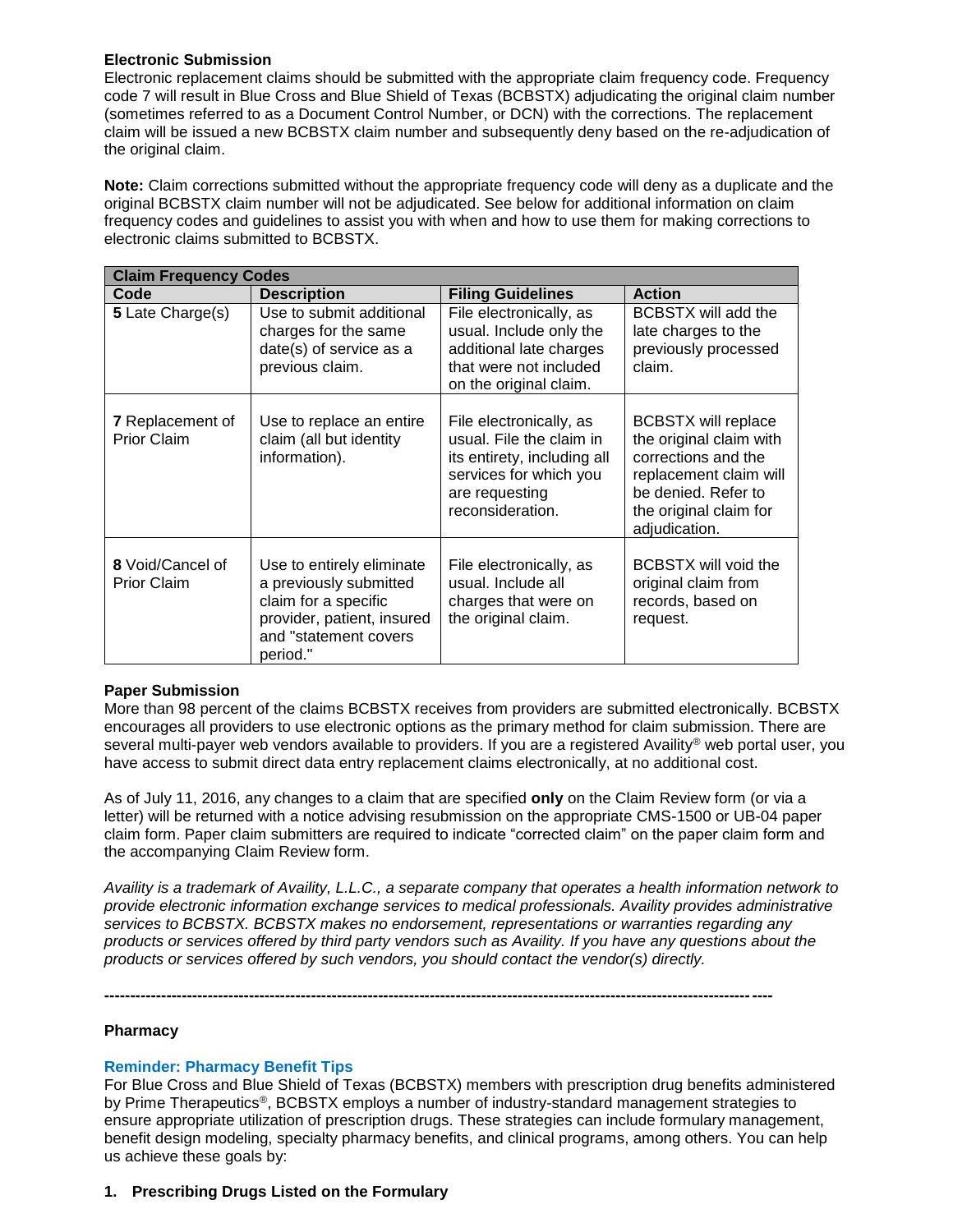The BCBSTX formularies are provided as a guide to help in the selection of cost-effective drug therapy. Every major drug class is covered, although many of the formularies cover most generics and fewer brand name drugs. The lists also provide members with criteria for how drugs are selected, coverage considerations and dispensing limits. While these drug lists are a tool to help members maximize their prescription drug benefits, the final decision about what medications should be prescribed is between the health care provider and the patient.

BCBSTX formularies are regularly updated and can be found under [Pharmacy Program](http://www.bcbstx.com/provider/pharmacy/index.html) on the BCBSTX provider website.

**Note:** For members with Medicare Part D or Medicaid coverage, the drug lists can be found on the plan's website:

- Blue Cross MedicareRx (PDP)<sup>SM</sup>: [bcbstx.com/medicare/part\\_d\\_druglist.html](http://www.bcbstx.com/medicare/part_d_druglist.html)
- Blue Cross Medicare Advantage (HMO)<sup>SM</sup> and (PPO)<sup>SM</sup>: [bcbstx.com/medicare/mapd\\_drug\\_coverage.html](http://www.bcbstx.com/medicare/mapd_drug_coverage.html)
- Blue Cross Medicare Advantage Dual Care (HMO SNP)SM: [bcbstx.com/medicare/snp\\_drug\\_coverage.html](http://www.bcbstx.com/medicare/snp_drug_coverage.html)
- Texas STAR: [bcbstx.com/star/prescription-drugs/drug-coverage](http://www.bcbstx.com/star/prescription-drugs/drug-coverage)
- Texas CHIP: [bcbstx.com/chip/prescription-drugs/drug-coverage](http://www.bcbstx.com/chip/prescription-drugs/drug-coverage)

### **2. Reminding Patients of Covered Preventive Medications**

Many BCBSTX health plans include coverage at no cost to the member for certain prescription drugs, women's contraceptive products and over-the-counter (OTC) medicines used for preventive care services.\*

- ACA \$0 Preventive Drug List: [bcbstx.com/pdf/rx/rx-aca-prev-list-tx.pdf](http://www.bcbstx.com/pdf/rx/rx-aca-prev-list-tx.pdf)
- Women's Contraceptive Coverage List: [bcbstx.com/pdf/rx/contraceptive-list-tx.pdf](http://www.bcbstx.com/pdf/rx/contraceptive-list-tx.pdf)

*\*Not available for all plans. Members should call the customer service number on their ID card to help determine what benefits may be available, including any requirements, limitations or exclusions that apply. Please refer to the member's certificate of coverage.*

### **3. Submitting Necessary Prior Authorization Requests**

For some medications, the member's plan may require certain criteria to be met before prescription drug coverage may be approved. You will need to complete the necessary prior authorization request and submit it to BCBSTX. More information about these requirements can be found under [Pharmacy](http://www.bcbstx.com/provider/pharmacy/index.html)  [Program](http://www.bcbstx.com/provider/pharmacy/index.html) on the BCBSTX provider website.

### **4. Assisting Members with Formulary Exceptions**

If the medication you wish to prescribe is not on your patient's drug or the preventive care lists, a formulary exception can be requested. You can call the customer service number on the member's ID card to start the process, or complete the online form at: [myprime.com/en/coverage-exception](http://www.myprime.com/en/coverage-exception-form.html)[form.html.](http://www.myprime.com/en/coverage-exception-form.html)

Visit the [Pharmacy Program](http://www.bcbstx.com/provider/pharmacy/index.html) section of our website for more information.

*Prime Therapeutics, LLC, is a pharmacy benefit management company. BCBSTX contracts with Prime to provide pharmacy benefit management, prescription home delivery and specialty pharmacy services. BCBSTX, as well as several independent Blue Cross and Blue Shield Plans, has an ownership interest in Prime.* 

*The information mentioned here is for informational purposes only and is not a substitute for the independent medical judgment of a physician. Physicians are to exercise their own medical judgment. Pharmacy benefits and limits are subject to the terms set forth in the member's certificate of coverage which may vary from the limits set forth above. The listing of any particular drug or classification of drugs is not a guarantee of benefits. Members should refer to their certificate of coverage for more details, including benefits, limitations and exclusions. Regardless of benefits, the final decision about any medication is between the member and their health care provider.*

#### **Dispensing QVT (Quantity Versus Time) Limits**

To help minimize health risks and to improve the quality of pharmaceutical care, dispensing QVT limits

**---------------------------------------------------------------------------------------------------------------------------------**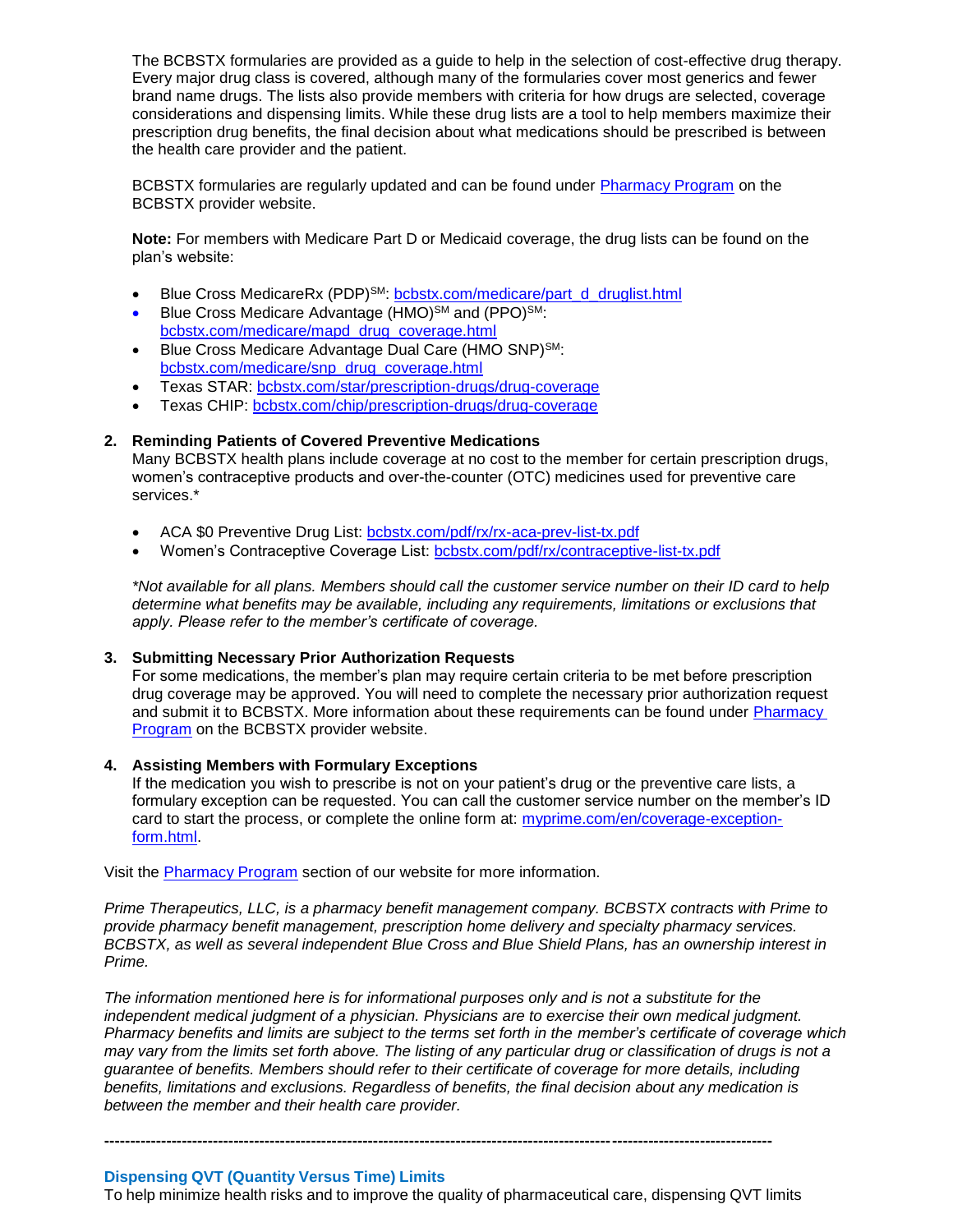have been placed on select prescription medications. The limits are based upon the U.S. Federal Drug Administration and medical guidelines as well as the drug manufacturer's package insert.

Access the Standard Drug List [Dispensing](https://www.bcbstx.com/pdf/rx/rx_dispensing_limits_std_tx.pdf) Limits and Generics Plus Drug List [Dispensing](https://www.bcbstx.com/pdf/rx/rx_dispensing_limits_gen_tx.pdf) Limits documents online.

**---------------------------------------------------------------------------------------------------------------------------------**

### **Prescription Drug Lists**

Throughout the year, the Blue Cross and Blue Shield of Texas (BCBSTX) Clinical Pharmacy department frequently reviews the prescription drug lists. Tier placement decisions for each drug on the list follow a precise process, with several committees reviewing efficacy, safety and cost of each drug.

For current drug updates, visit Pharmacy [Program/Prescription](http://www.bcbstx.com/provider/pharmacy/rx_list.html) Drug List and Prescribing Guidelines on the BCBSTX provider website.

**---------------------------------------------------------------------------------------------------------------------------------**

**---------------------------------------------------------------------------------------------------------------------------------**

### **Provider General Information**

### **Provider Training**

BCBSTX is proud to offer complimentary educational webinar sessions. These online training sessions give you the flexibility to attend live sessions. Provider billers, utilization areas and administrative departments will benefit from these webinars. Please visit [Education and Reference](http://www.bcbstx.com/provider/training/index.html) on the [bcbstx.com/provider](http://www.bcbstx.com/provider/index.html) website to view what is available and sign up for training sessions.

### **Reminder: Medicare Marketing Guidelines for Providers**

The 2017 Centers for Medicare & Medicaid Services (CMS) Annual Election Period for beneficiaries is fast approaching. For those providers who have contracted with Blue Cross and Blue Shield of Texas (BCBSTX) to provide services to our Blue Cross Medicare Advantage (HMO)<sup>SM</sup> or Blue Cross Medicare Advantage (PPO)SM members, it's important to keep in mind the rules established by CMS when marketing to potential new members.

You may not be planning specific marketing activities, but what if a patient asks for information or advice? **Remaining neutral when assisting with enrollment decisions is essential.** See below for a partial listing of additional "Dos" and "Don'ts" for contracted providers, as specified within the CMS Medicare Marketing Guidelines (MMG) for contract year 2017 (excerpted from the section on Provider-based Activities):

| DO:       |                                                                                                                                                                                                                               | DON'T:                                                                                                                                              |
|-----------|-------------------------------------------------------------------------------------------------------------------------------------------------------------------------------------------------------------------------------|-----------------------------------------------------------------------------------------------------------------------------------------------------|
|           | Provide the names of Plans/Part D sponsors<br>with which [you] contract and/or participate                                                                                                                                    | Accept Medicare enrollment applications                                                                                                             |
|           | see MMG section 70.11.2 for additional<br>information on provider affiliation)                                                                                                                                                | Make phone calls or direct, urge or attempt to<br>persuade beneficiaries to enroll in a specific<br>plan based on financial or any other interests  |
|           | Provide information and assistance in applying<br>for the LIS*                                                                                                                                                                | of the provider                                                                                                                                     |
| $\bullet$ | Make available and/or distribute plan<br>marketing materials in common areas                                                                                                                                                  | Mail marketing materials on behalf of<br>Plans/Part D Sponsors                                                                                      |
| ٠         | Refer [your] patients to other sources of<br>information, such as SHIPs** plan marketing<br>representatives, [the] State Medicaid Office,<br>local Social Security Office, CMS' website at                                    | Offer inducements (e.g., free health<br>٠<br>screenings, cash, etc.) to persuade<br>beneficiaries to enroll in a particular plan or<br>organization |
|           | medicare.gov or 800-MEDICARE                                                                                                                                                                                                  | Accept compensation directly or indirectly<br>from the plan for enrollment activities                                                               |
|           | Share information with patients from CMS'<br>website, including the 'Medicare and You'<br>Handbook or 'Medicare Options Compare'<br>(from medicare.gov), or other documents that<br>were written by or previously approved by | Distribute materials/applications within an<br>exam room setting                                                                                    |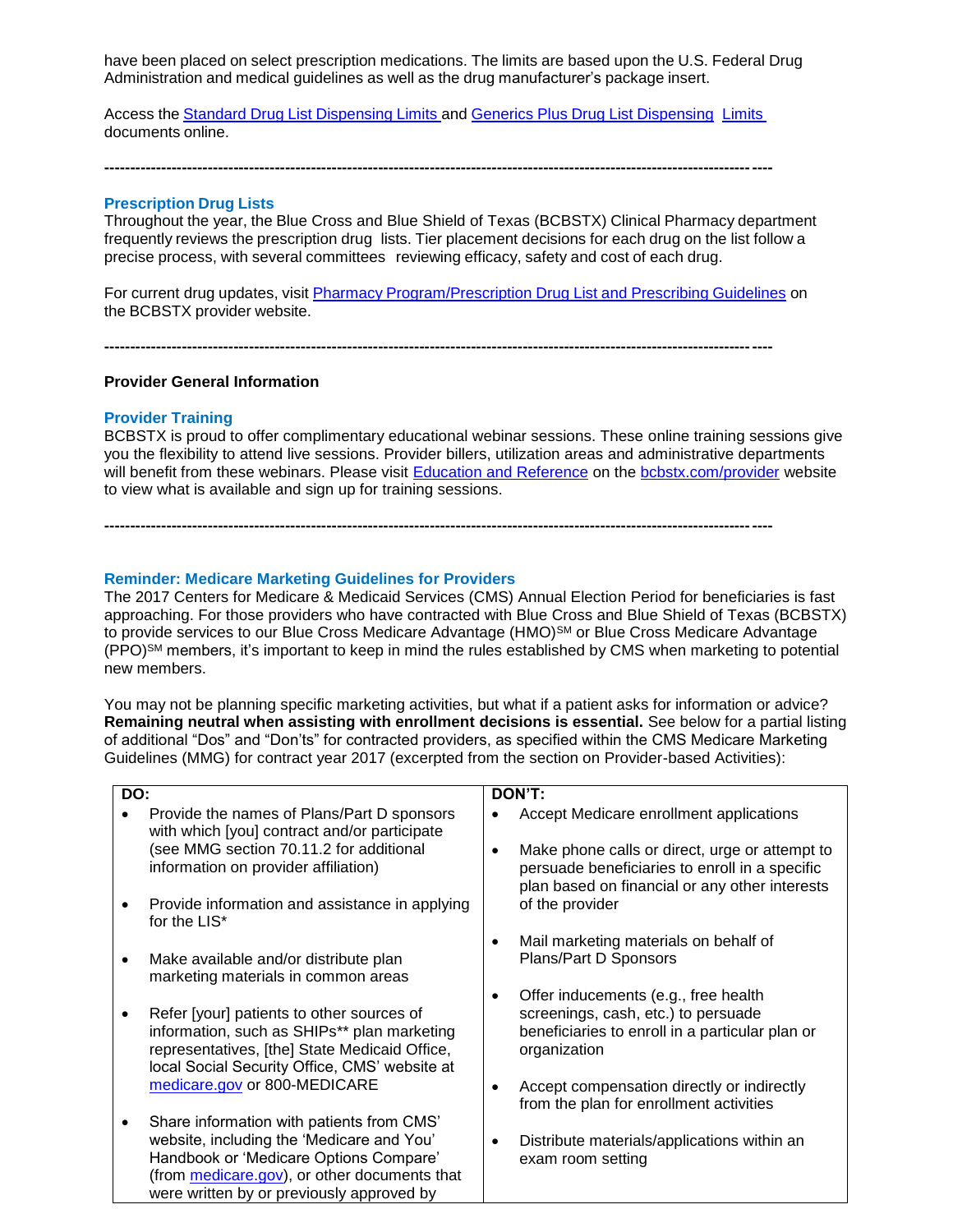| CMS |  |
|-----|--|
|     |  |

The above list provides just a sampling of important points for your convenience. For a more in-depth review of the guidelines that are applicable to providers, please refer to the [Provider Medicare Marketing](http://www.bcbstx.com/provider/pdf/medicare_marketing_guidelines.pdf)  [Guidelines](http://www.bcbstx.com/provider/pdf/medicare_marketing_guidelines.pdf) excerpt.

If you have questions about these guidelines or are planning marketing activities, please refer to the [Managed Care Marketing](https://www.cms.gov/Medicare/Health-Plans/ManagedCareMarketing/index.html) page on CMS' website.

\*LIS refers to low-income subsidy

\*\*SHIPs are Senior Health Insurance Assistance Programs

This material is provided for informational purposes only and is not the provision of legal advice. If you have *any legal questions with respect to CMS rules or regulations, you should seek the advice of legal counsel.* 

**---------------------------------------------------------------------------------------------------------------------------------**

### **After-hours Access Is Required**

Blue Cross and Blue Shield of Texas (BCBSTX) requires that primary care physicians, specialty care physicians, professional providers, and facility and ancillary providers provide urgent care, and emergency care or coverage for care 24 hours a day, seven days a week. Providers must have a verifiable mechanism in place, for immediate response, for directing patients to alternative after-hours care based on the urgency of the patient's need.

#### **Acceptable after-hours access mechanisms may include:**

- An answering service that offers to call or page the physician or on-call physician;
- a recorded message that directs the patient to call the answering service and the phone number is provided; or
- a recorded message that directs the patient to call or page the physician or on-call physician and the phone number is provided.

For more detail, please refer to the provider [manuals](https://www.bcbstx.com/provider/gri/index.html) for **Blue Choice PPO**SM **Physician, Professional Provider and Facility and Ancillary Provider Manual** (Section B) and **HMO Blue Texas**SM**/Blue Advantage HMO**SM**/Blue Premier Physician, Professional Provider, Facility and Ancillary Provider Manual** (Section B) available in the Education & Reference section of our provider website. Click on the "Manual" link (note, a password is required).

**Medical Record Requests: Include Our Letter as Your Cover Sheet**

When you receive a letter from Blue Cross and Blue Shield of Texas (BCBSTX) requesting additional information, such as medical records or certificates of medical necessity, please utilize the letter as a cover sheet when sending the requested information to us.

**---------------------------------------------------------------------------------------------------------------------------------**

This letter contains a barcode in the upper right corner to help ensure that the information you send is matched directly to the appropriate file and/or claim. Do not submit a Claim Review form in addition to the letter, as this could delay the review process.

Thank you for your cooperation!

**---------------------------------------------------------------------------------------------------------------------------------**

# **Quest Diagnostics, Inc., Is the Exclusive HMO and Preferred Statewide PPO Clinical Reference Lab Provider**

Quest Diagnostics, Inc., is the **exclusive** outpatient clinical reference laboratory provider for HMO Blue Texas<sup>SM</sup> members and Blue Advantage HMO<sup>SM</sup> subscribers<sup>\*</sup> and the **preferred statewide** outpatient clinical reference laboratory provider for Blue Cross and Blue Shield of Texas (BCBSTX) Blue Choice  $PPO<sup>SM</sup>$  subscribers. This arrangement excludes lab services provided during emergency room visits, inpatient admissions and outpatient day surgeries (hospital and free-standing ambulatory surgery centers).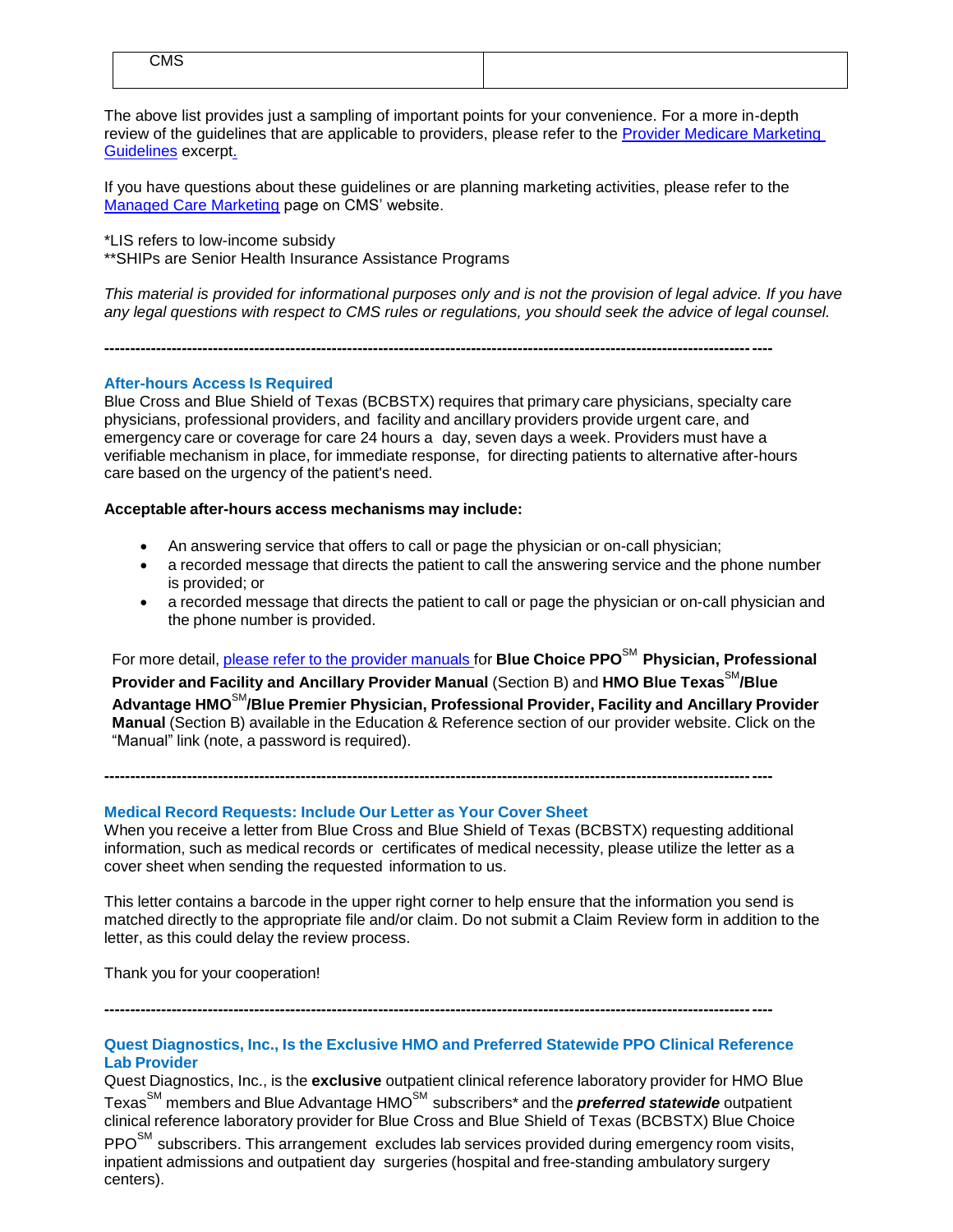### **Quest Diagnostics Offers:**

- On-line scheduling for Quest Diagnostics' Patient Service Center (PSC) locations. To schedule a patient PSC appointment, log onto [QuestDiagnostics.com/patient](https://www.questdiagnostics.com/home/patients) or call **888-277-8772**.
- Convenient patient access to more than 195 patient service locations.
- 24/7 access to electronic lab orders, results and other office solutions through *Care360® Labs and Meds*.

For more information about Quest Diagnostics lab testing solutions or to establish an account, contact your Quest Diagnostics Physician Representative or call **866-MY-QUEST** (866-697-8378).

For physicians, professional providers or facility and ancillary providers located in the HMO capitated lab counties, only the lab services/tests indicated on the Reimbursable Lab Services list will be reimbursed on a fee-for-service basis if performed in the physician's, professional provider's or facility or ancillary provider's office for HMO Blue Texas members. Please note all other lab services/tests performed in the physician's, professional provider's or facility or ancillary provider's offices will not be reimbursed. You can access the county listing and the Reimbursable Lab Services list in the General [Reimbursement](https://www.bcbstx.com/provider/gri/index.html) Information section located under the Standards and Requirements tab.

*\*Note: Physicians, professional providers or facility and ancillary providers who are contracted/affiliated with a capitated IPA/medical group and physicians, professional providers or facility or ancillary providers who are not part of a capitated IPA/medical group but who provide services to a member/subscriber whose PCP is a member of a capitated IPA/medical group must contact the applicable IPA/medical group for instructions regarding outpatient laboratory services.*

#### **Medical Policy Disclosure**

New or revised medical policies, when approved, will be posted on the Blue Cross and Blue Shield of Texas (BCBSTX) provider website on the 1st or 15th day of each month. Those medical policies requiring disclosure will become effective 90 days from the posting date. Medical policies that do not require disclosure will become effective 15 days after the posting date. The specific effective date will be noted for each medical policy that is posted.

To view active and pending medical policies go to [bcbstx.com/provider](https://www.bcbstx.com/provider/gri/index.html) and click on the Standards & Requirements tab, then click on the Medical [Policies](http://www.medicalpolicy.hcsc.net/medicalpolicy/disclaimer?corpEntCd=TX1) offering. After reading and agreeing to the disclaimer, you will then have access to active and pending medical policies.

**---------------------------------------------------------------------------------------------------------------------------------**

**---------------------------------------------------------------------------------------------------------------------------------**

### **Draft Medical Policy Review**

In an effort to streamline the medical policy review process, you can view draft medical policies on the Blue Cross and Blue Shield of Texas (BCBSTX) provider website and provide your feedback online. If there are any draft medical policies to review, these documents will be made available for your review around the 1st and the 15th of each month with a review period of approximately two weeks.

To view draft [medical](http://www.pages02.net/hcscnosuppression/nlt_br_providers_june_2016_b_ok_060116_in_every_issue/LPT.url?kn=900484&vs=YTVjNjZjMzUtOGRhNi00MDUwLWI1MDAtYTg0NTI3M2JkZmUxOzA6ODk5OTgwMToyMjY0ODg5MjYwNzo5NDAwOTQyMjQ6OTQwMDk0MjI0OwS2) policies go to our provider website and click on the Standards & Requirements tab, then click on the Medical Policies offering. After reading and agreeing to the disclaimer, you will then have access to view any draft medical policies, if available.

**---------------------------------------------------------------------------------------------------------------------------------**

#### **No Additional Medical Records Needed**

Physicians, professional providers or facility or ancillary provider who have received an approved predetermination (which establishes medical necessity of a service) or have obtained a radiology quality initiative (RQI) from AIM Specialty Health need not submit additional medical records to Blue Cross and Blue Shield of Texas (BCBSTX). In the event that additional medical records are needed to process a claim on file, BCBSTX will request additional medical records at that time.

Predetermination does not guarantee payment. All payments are subject to determination of the insured person's eligibility, payment of required deductibles, copayments and coinsurance amounts, eligibility of charges as covered expenses, application of the exclusions and limitations, and other provisions of the policy at the time services are rendered.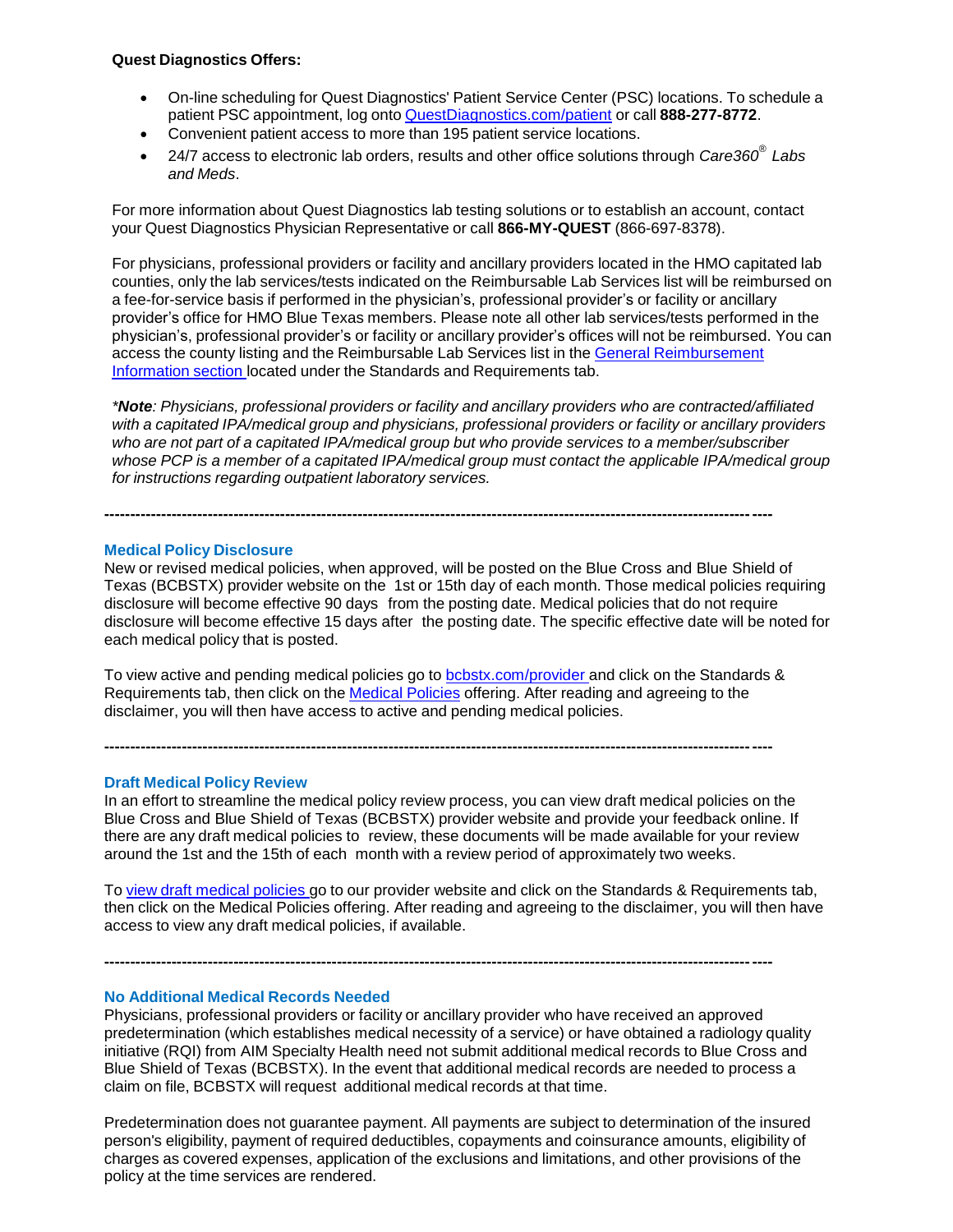# **Rights and Responsibilities**

**Blue Choice PPO**SM **Subscribers/Blue Advantage HMO**SM **Member Rights and Responsibilities** As a provider for Blue Cross and Blue Shield of Texas (BCBSTX), you are obligated to be aware of subscribers'/members' rights and informed of subscribers' responsibilities. Our health plan subscribers/members may refer to their benefit booklet for a listing of their rights and responsibilities, which

**---------------------------------------------------------------------------------------------------------------------------------**

are also included below; you can also access these documents on our website at [bcbstx.com.](http://www.pages02.net/hcscnosuppression/nlt_br_providers_june_2016_b_ok_060116_in_every_issue/LPT.url?kn=900473&vs=YTVjNjZjMzUtOGRhNi00MDUwLWI1MDAtYTg0NTI3M2JkZmUxOzA6ODk5OTgwMToyMjY0ODg5MjYwNzo5NDAwOTQyMjQ6OTQwMDk0MjI0OwS2)

| <b>Rights</b>                                                                                                                                                                                                                                                                                                                        | <b>Responsibilities</b>                                                                                                                          |  |
|--------------------------------------------------------------------------------------------------------------------------------------------------------------------------------------------------------------------------------------------------------------------------------------------------------------------------------------|--------------------------------------------------------------------------------------------------------------------------------------------------|--|
| Subscriber(s)/Member(s)                                                                                                                                                                                                                                                                                                              | Subscriber(s)/Member(s)                                                                                                                          |  |
| You have the right to:                                                                                                                                                                                                                                                                                                               | You have the responsibility to:                                                                                                                  |  |
| Receive information about<br>the organization, its services,<br>its practitioners and<br>providers and subscribers'<br>rights and responsibilities.<br>Make recommendations<br>regarding the organization's<br>subscribers' rights and<br>responsibilities policy.                                                                   | Provide, to the extent<br>possible, information that your<br>health benefit plan and<br>practitioner/provider need, in<br>order to provide care. |  |
| Participate with practitioners<br>in making decisions about<br>your health care.                                                                                                                                                                                                                                                     | Follow the plans and<br>instructions for care you have<br>agreed to with your<br>practitioner.                                                   |  |
| Be treated with respect and<br>recognition of your dignity<br>and your right to privacy.<br>A candid discussion of<br>appropriate or medically<br>necessary treatment options<br>for your condition, regardless<br>of cost or benefit coverage.<br>Voice complaints or appeals<br>about the organization or the<br>care it provides. | Understand your health<br>problems and participate in<br>the development of mutually<br>agreed upon treatment goals,<br>to the degree possible.  |  |

# **Member Rights – You Have the Right to:**

- Receive information about the organization, its services, its practitioners and providers and members' rights and responsibilities.
- Make recommendations regarding the organization's members' rights and responsibilities policy.
- Participate with practitioners in making decisions about your health care.
- Be treated with respect and recognition of your dignity and your right to privacy.
- A candid discussion of appropriate or medically necessary treatment options for your condition, regardless of cost or benefit coverage.
- Voice complaints or appeals about the organization or the care it provides.

# **Member Rights – You Have the Responsibility to:**

- Meet all eligibility requirements of your employer and the Health Maintenance Organization (HMO).
- Identify yourself as an HMO member by presenting your ID card and pay the copayment at the time of service for network benefits.
- Establish a physician/patient relationship with your primary care physician (PCP) and seek your PCP's medical advice/referral for network services prior to receiving medical care, unless it is an emergency situation or services are performed by your HMO participating OBGyn.
- Provide, to the extent possible, information that the HMO and practitioner/providers need, in order to care for you. Including changes in your family status, address and phone numbers within 31 days of the change.
- Understand the medications you are taking and receive proper instructions on how to take them.